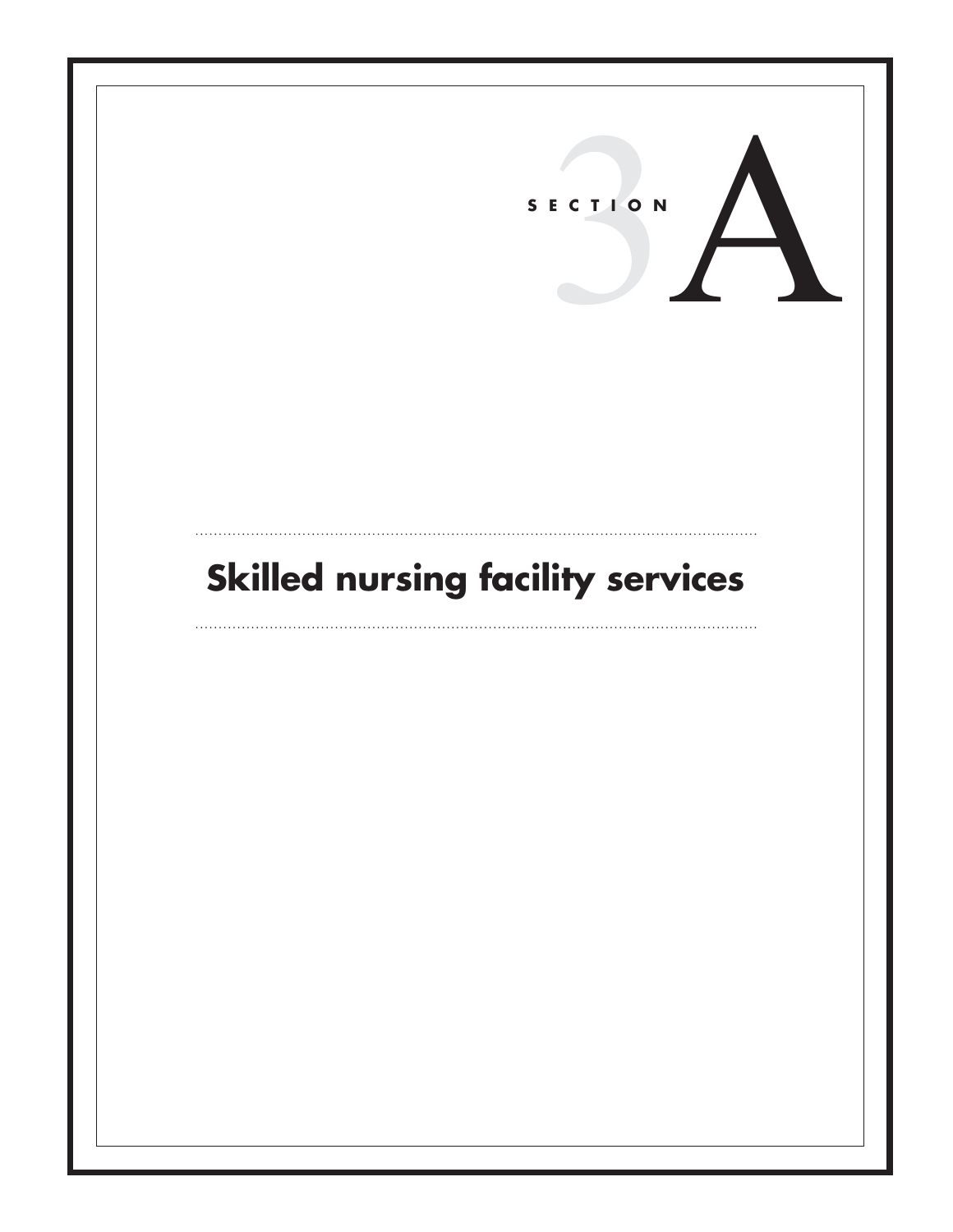# **R E C O M M EN D A T I ON**

The Congress should eliminate the update to payment rates for skilled nursing facility services for fiscal year 2008.

**COMMISSIONER VOTES: YES 14 • NO 0 • NOT VOTING 0 • ABSENT 3**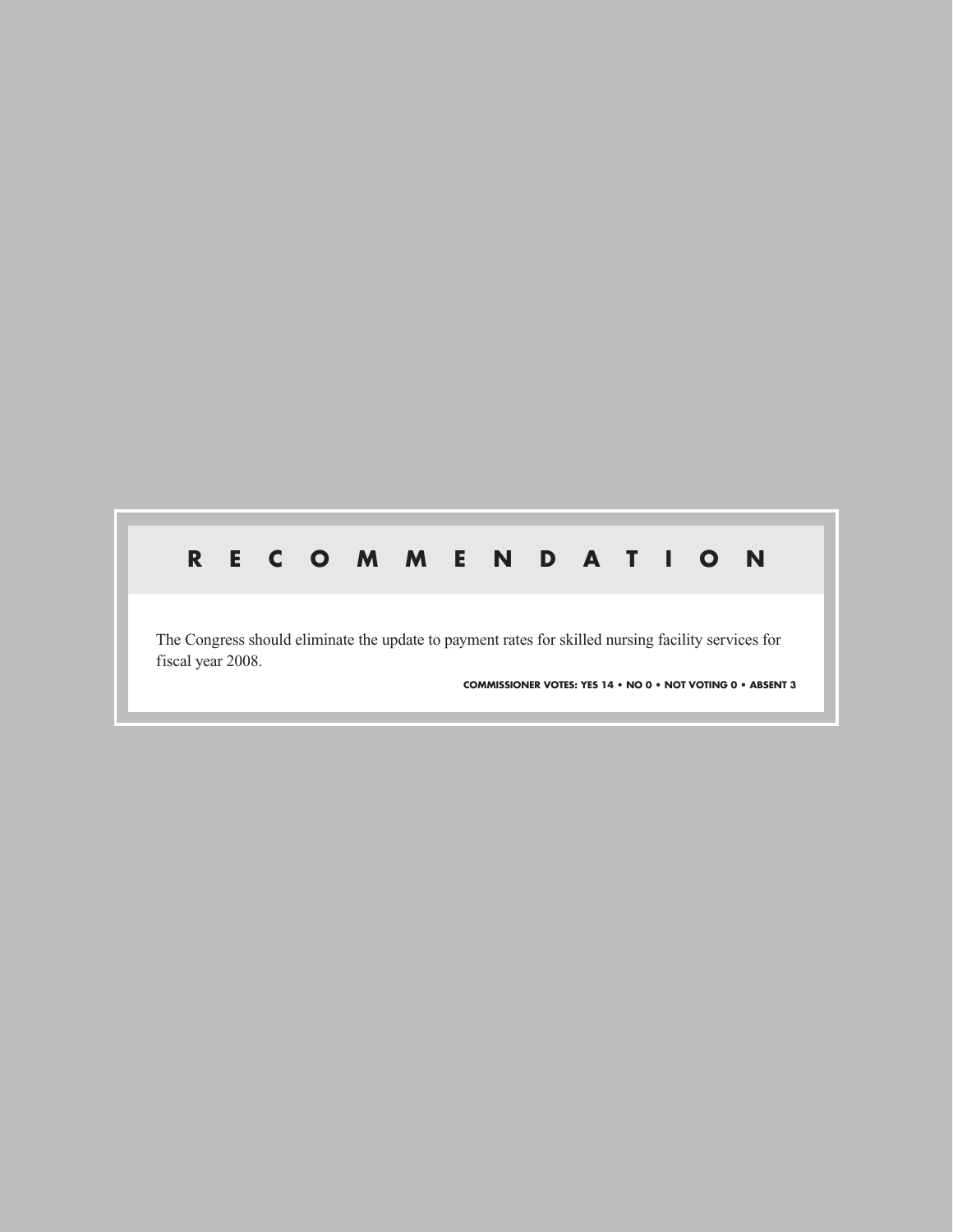

# **Skilled nursing facility services**

## **Section summary**

Our indicators of payment adequacy are generally positive for skilled nursing facilities (SNFs), but two quality measures show decline. Beneficiaries have good access to SNF care, although those who need certain expensive services may experience delays in finding SNF care. The number of facilities providing SNF care to Medicare beneficiaries has remained almost constant—declining by less than 0.1 percent in 2006. Spending and volume of days and stays increased in 2005, with case mix continuing to shift to high-payment rehabilitation case-mix groups. Two outcome measures for Medicare SNF patients show declining quality in recent years: Average facility rates of avoidable rehospitalizations increased and discharges to the community declined. SNFs appear to have good access to capital. Medicare payments more than cover the costs of providing SNF care to Medicare beneficiaries in 2007.

*The Congress should eliminate the update to payment rates for skilled nursing facility services for fiscal year 2008.*

# **In this section**

- Are Medicare payments adequate in 2007?
- How should Medicare payments change in 2008?
- Update recommendation

**Recommendation 3A**

**COMMISSIONER VOTES: YES 14 • NO 0 • NOT VOTING 0 • ABSENT 3**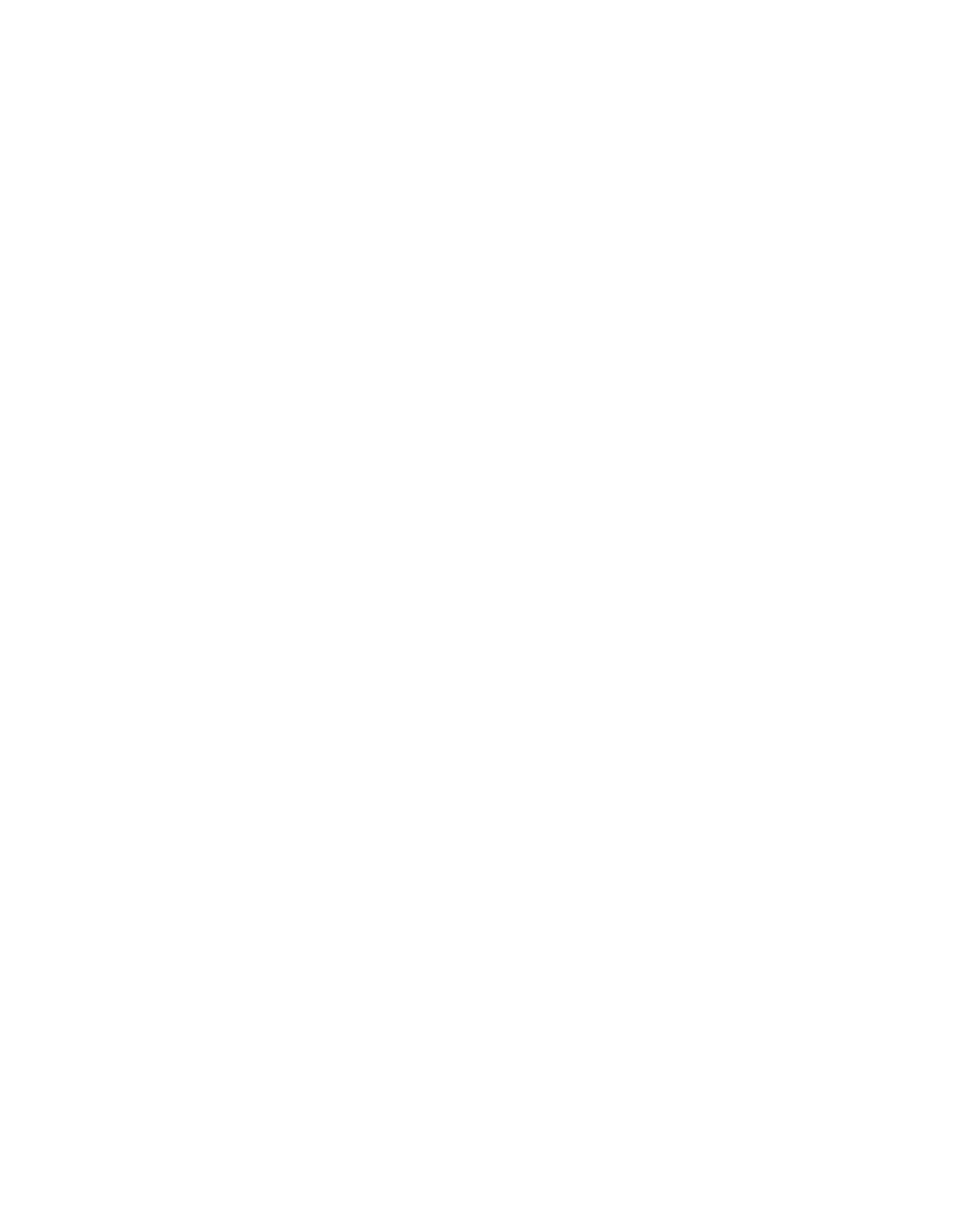# **Background**

Medicare beneficiaries qualify to receive covered services in a skilled nursing facility (SNF) if they need shortterm skilled nursing care or rehabilitation services on a daily basis in an inpatient setting. For a spell of illness, Medicare provides coverage for up to 100 days after a medically necessary hospital stay of at least 3 consecutive days.1 Covered SNF services include: skilled nursing care; rehabilitation services such as physical therapy (PT), occupational therapy (OT), and speech-language pathology (SLP) services; and other ancillary services such as medications and respiratory therapy. Other ancillary services are often referred to as nontherapy ancillary services to distinguish them from the therapyrelated ancillary services for which the SNF prospective payment system (PPS) makes explicit payments. The Medicare program pays separately for some services, such as certain chemotherapy drugs and customized prosthetics and orthotics, which are excluded from the SNF daily rate. Medicare's daily rates under the PPS for SNFs apply to all (routine, ancillary, and capital-related) costs of covered SNF services. Medicare pays 100 percent of the payment rate for the first 20 days of a SNF stay. From day 21 to day 100, beneficiaries are responsible for a copayment of \$124 per day in calendar year 2007.

Beneficiaries who qualify may be admitted for a Part A stay for rehabilitative and recuperative care provided in SNFs that meet Medicare's conditions of participation and

agree to accept Medicare's payment rates. The conditions of participation relate to many aspects of staffing and care delivery in the facility, such as requiring a registered nurse in the facility for 8 consecutive hours per day and licensed nurse coverage 24 hours per day; providing rehabilitative services, such as physical and occupational therapy, as required in patients' plans of care; and providing or arranging for physician services 24 hours a day in case of an emergency.

The most common diagnosis for a SNF admission in 2004 was a major joint and limb reattachment procedure of the lower extremity, typically a hip or knee replacement.<sup>2</sup> Ten conditions accounted for 38.3 percent of all admissions to SNFs in 2004 (Table 3A-1). Freestanding and hospitalbased facilities and nonprofit and for-profit facilities had the same top 10 diagnoses in the same rank order.

#### **Medicare spending on skilled nursing facility services**

Between fiscal years 2004 and 2005, Medicare spending for SNF services grew 8 percent to \$18.5 billion (OACT 2006), which is slightly less than the average annual rate of growth of 11 percent per year between fiscal years 2000 and 2005. During this five-year period, however, year-toyear spending growth varied. Temporary payment addons contributed to higher year-to-year growth during the period, while the expiration of some temporary payments contributed to spending declines. For example, from 2000 to 2001 spending grew 18 percent. This large increase



#### **3A –1 Most common diagnoses among Medicare SNF patients account for more than a third of patients in 2004**

| Diagnosis code<br>from hospital stay | <b>Diagnosis</b>                                                    | <b>Share of SNF admissions</b> |  |  |
|--------------------------------------|---------------------------------------------------------------------|--------------------------------|--|--|
| 209                                  | Major joint and limb reattachment of lower extremity                | 7.1%                           |  |  |
| 127                                  | Heart failure and shock                                             | 5.1                            |  |  |
| 089                                  | Simple pneumonia and pleurisy, age >17, with CC                     | 5.1                            |  |  |
| 210                                  | Hip and femur procedures except major joint, age >17, with CC       | 4.1                            |  |  |
| 014                                  | Intracranial hemorrhage and stroke with infarction                  | 3.4                            |  |  |
| 320                                  | Kidney and urinary tract infections, age >17, with CC               | 3.1                            |  |  |
| 416                                  | Septicemia, age >17                                                 | 3.1                            |  |  |
| 296                                  | Nutritional and miscellaneous metabolic disorders, age >17, with CC | 2.8                            |  |  |
| 079                                  | Respiratory infections and inflammations, age >17, with CC          | 2.5                            |  |  |
| 088                                  | Chronic obstructive pulmonary disease                               | 2.0                            |  |  |
|                                      | Total                                                               | 38.3                           |  |  |

Note: SNF (skilled nursing facility), CC (complication or comorbidity). The diagnosis code from hospital stay is the discharge diagnosis.

Source: MedPAC analysis of DataPRO file from CMS. 2004.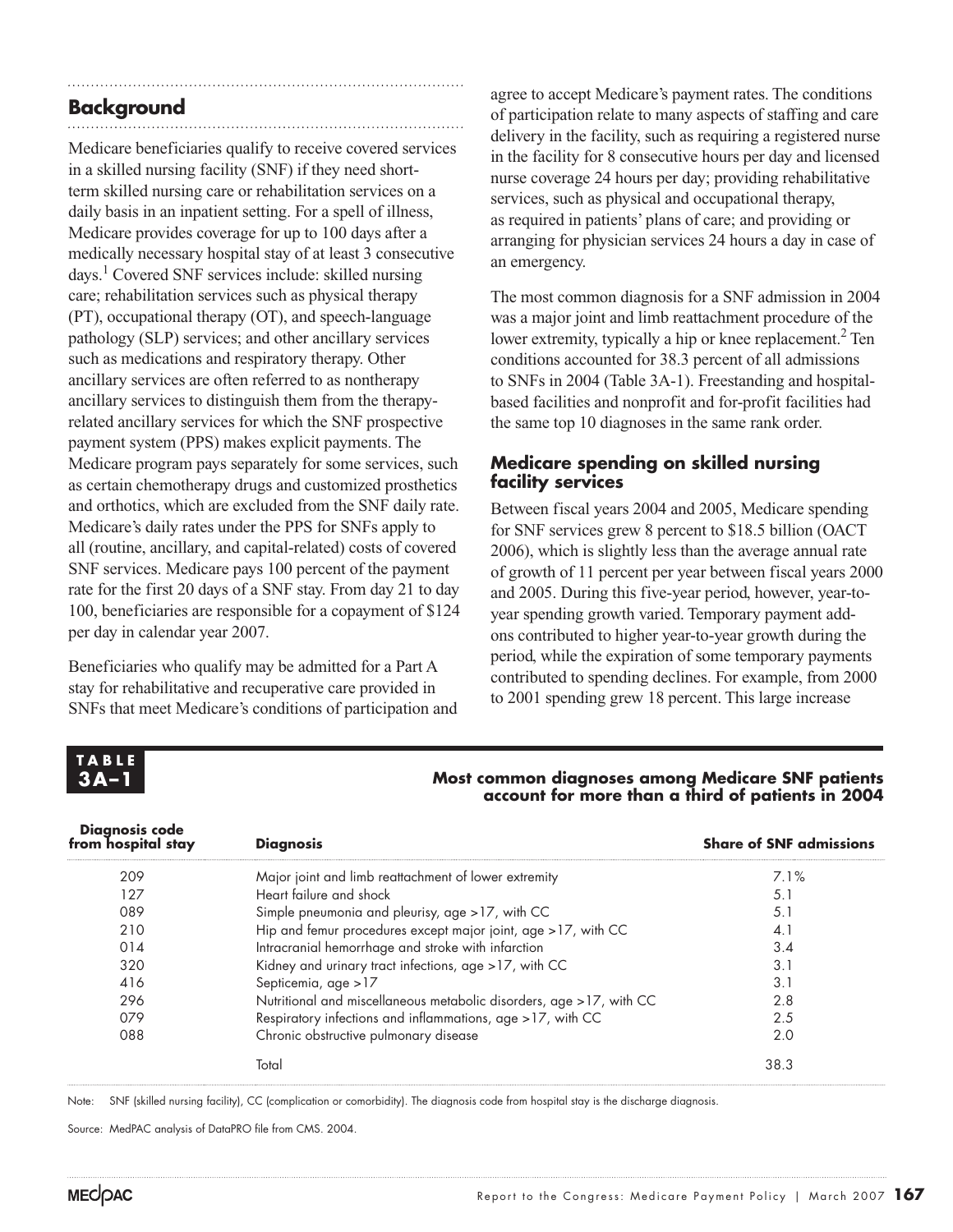

#### **Year-to-year changes in Medicare payments for skilled nursing Year-to-year changes in Medicare payments for skilled nursing facility facility services reflect temporary payment changes services reflect temporary payment changes**



Note: RUG–III (resource utilization group, version III), FY (fiscal year). Data are program spending by federal fiscal year.

Source: Spending data are from CMS, Office of the Actuary 2006.

coincided with implementation of several temporary payment add-ons in fiscal year 2001 (Figure 3A-1). SNF spending fell nearly 4 percent between 2002 and 2003, coinciding with the expiration of two add-ons at the end of fiscal year 2002. Spending rebounded in 2004, when the base rate increased by the full market basket amount (3 percent) plus another 3.26 percent that year to correct for cumulative market basket forecast error since implementation of the PPS. Volume growth also contributed to spending changes from year to year, but like payment increases, volume growth also varied. Year-toyear growth in total patient days during the period ranged

from a high of 14 percent between 2001 and 2002 to a low of 5 percent between 2003 and 2004.

#### **How does the Medicare SNF payment system work?**

Medicare's PPS for SNF services started with cost reporting periods beginning on July 1, 1998, and was fully phased in by 2001.<sup>3</sup> Under the PPS, the daily payment rates for SNFs were set in 1998 to reflect SNF costs in 1995, updated for inflation. The base rates cover routine, ancillary, and capital-related costs and are updated annually based on the projected increase in the SNF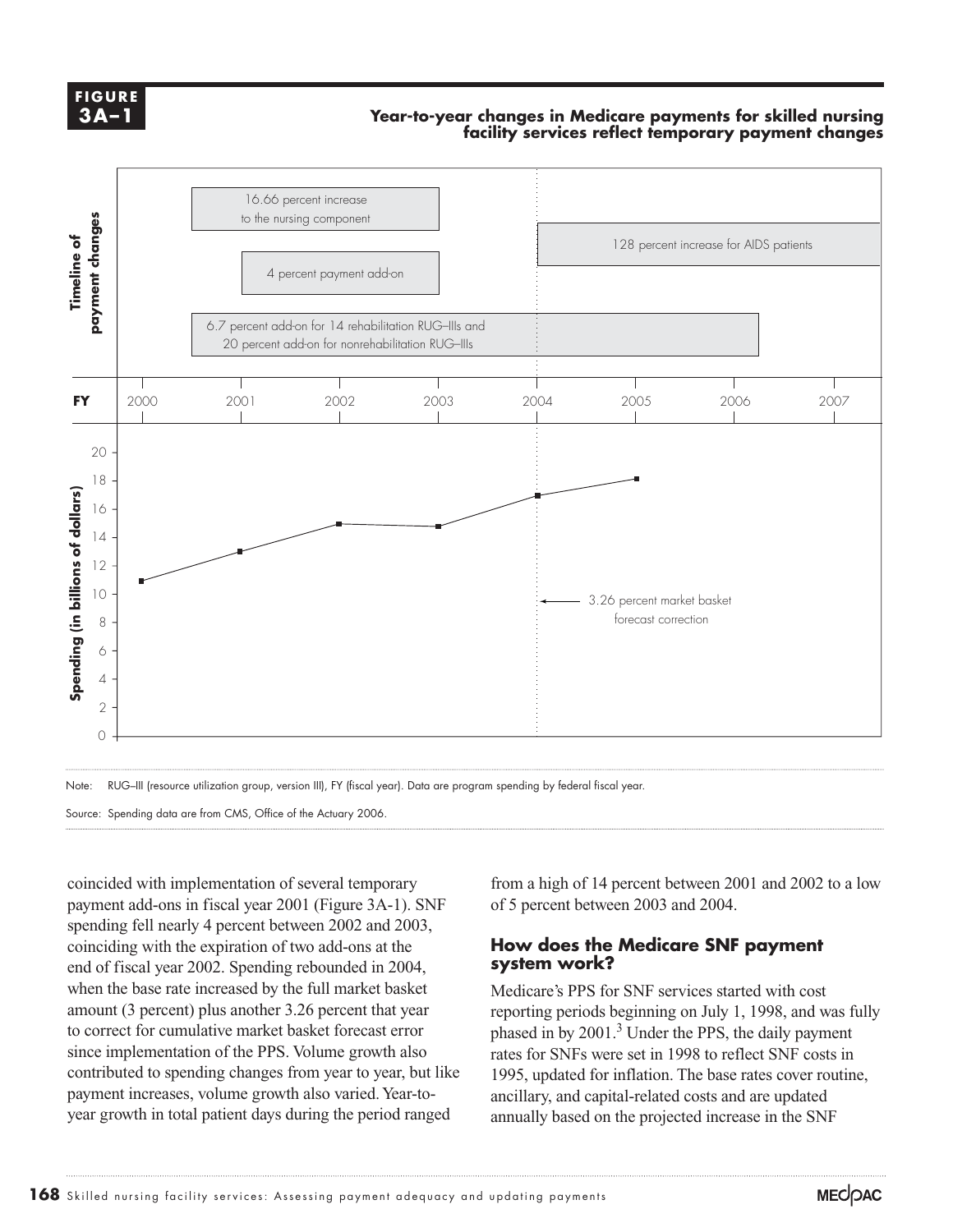# **Labor cost and case-mix adjustment**

aily payments to skilled nursing facilities<br>
(SNFs) are determined by adjusting the bapayment rates for geographic differences (SNFs) are determined by adjusting the base payment rates for geographic differences in labor costs and case mix. To adjust for labor cost differences, the labor-related portion of the total daily rate—76 percent for fiscal year 2007—is multiplied by the hospital wage index in a SNF's location and the result is added to the nonlabor portion. The daily base rates are adjusted for case mix using the resource utilization group, version III (RUG–III) classification system, which has 53 groups. The groups can be classified into two categories: rehabilitation (patients receiving between 45 and 720 or more minutes of therapy per week) and nonrehabilitation (patients generally receiving less than 45 minutes of therapy per week). Each of the 53 RUG–IIIs has associated nursing and therapy weights to adjust the base payments up or down depending on the resources associated with each type of patient. The nursing base rate is case mix adjusted for all RUG–IIIs. The therapy base rate is case mix adjusted for rehabilitation RUG– IIIs and is a constant amount for nonrehabilitation RUG–IIIs. The payment for items such as room and

market basket index, a measure of the national average price for the goods and services SNFs purchase to provide care.<sup>4</sup> The total Medicare daily payment rate for SNF services is the sum of three base rate components, which were computed separately for urban and rural areas per the Balanced Budget Act of 1997 (BBA) that mandated the PPS for SNFs:

- a nursing component, reflecting nontherapy ancillary service costs (explained in more detail later) and the intensity of nursing care that patients are expected to require;
- a therapy component, reflecting the amount of therapy services (physical and occupational therapy and speech-language pathology services) provided or expected to be provided; and
- a component reflecting the costs of room and board, linens, and administrative services.

board and linens is a fixed amount for all patients regardless of case-mix group.

Patients are assigned to one of the 53 RUG–IIIs based on patient characteristics that are expected to require similar resources. Assignment of a beneficiary to a RUG–III is based on the number of minutes of therapy (physical therapy, occupational therapy, or speechlanguage pathology services) the patient has used or is expected to use; the need for certain services (e.g., respiratory therapy or specialized feeding); the presence of certain conditions (e.g., pneumonia or dehydration); an index based on the patient's ability to perform independently four activities of daily living (eating, toileting, bed mobility, and transferring); and in some cases, signs of depression. Patients' characteristics and service use are determined by periodic assessments using the SNF patient assessment instrument, known as the Minimum Data Set. (More information about the prospective payment system for SNFs is available at http://www.medpac.gov/publications/other\_reports/ Sept06\_MedPAC\_Payment\_Basics\_SNF.pdf.) ■

The BBA required that Medicare's prospective payment bundle for SNFs include payment for nontherapy ancillary services, such as drugs and respiratory therapy. CMS used the total cost of these services to develop the nursing component of the base rates. However, nontherapy ancillary service costs were not used to develop the case-mix system—resource utilization group, version III (RUG–III)—that adjusts payments up or down depending on use of services and patient characteristics (see text box). As a result, the case-mix system distributes payments for nontherapy ancillary service costs in the same manner that it allocates payment for nursing care costs. Because some nontherapy ancillary services (e.g., intensive intravenous (IV) antibiotic therapy, or ventilator care) involve costs that greatly exceed the payments as distributed by nursing component weights, daily payments are too low for patients using these services, while payments for other patients may be too high (GAO 1999, White et al. 2002).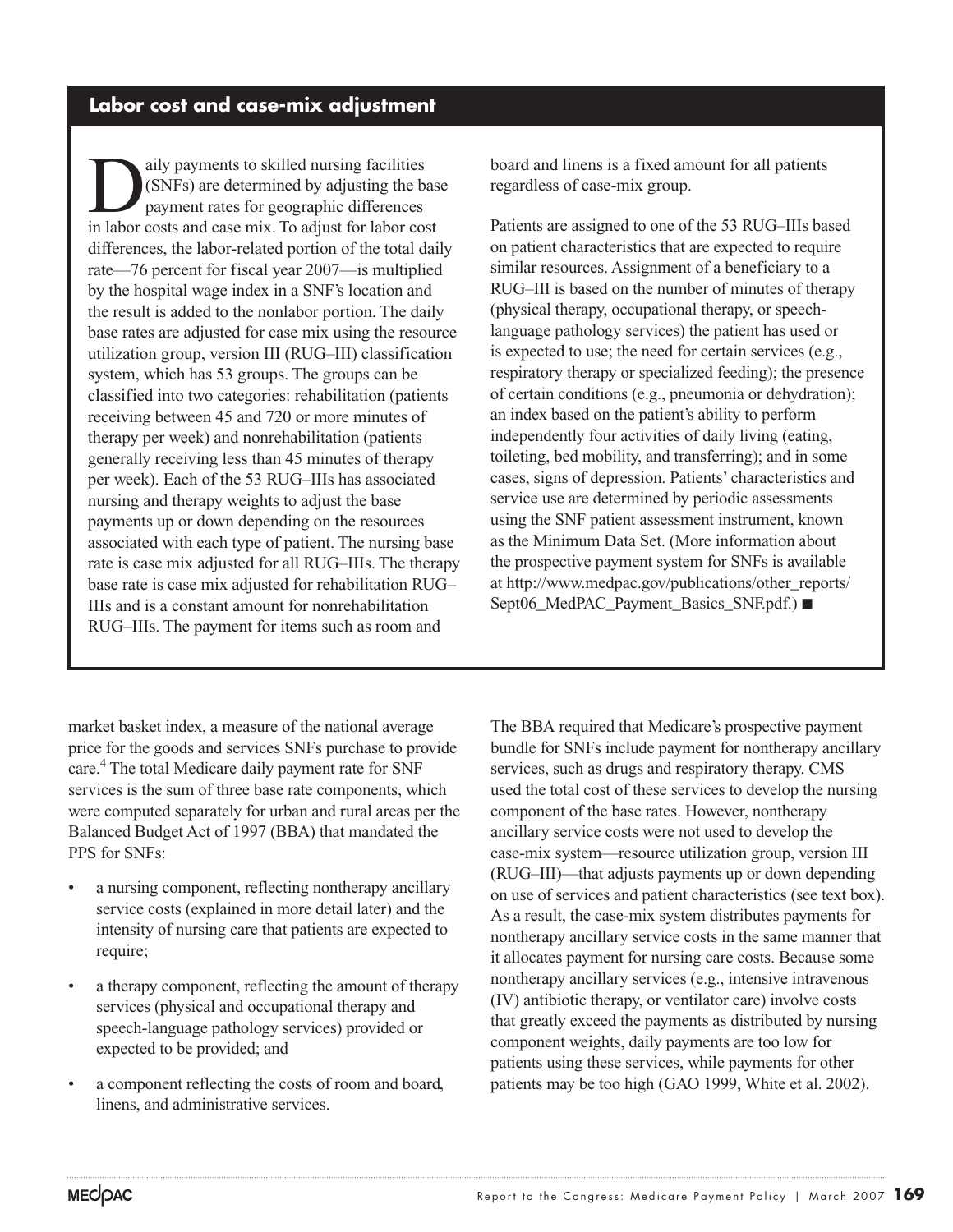

## **SNF therapy payments based on time study data would from actual 2006 payments for rehabilitation RUG–IIIs differ from actual 2006 payments for rehabilitation RUG–IIIs**

**SNF therapy payments based on time study data would differ**



Note: SNF (skilled nursing facility), RUG–III (resource utilization group, version III). A time-study payment could not be calculated for RLX (low rehabilitation and extensive services) because there were no patients from the time study in that case-mix group. For additional description of the RUGs, see http://www.medpac.gov/ publications/other\_reports/Sept06\_MedPAC\_Payment\_Basics\_SNF.pdf.

Source: MedPAC analysis of CMS staff time measurement study data.

The 53-group RUG–III case-mix system went into effect January 1, 2006, replacing the 44-group system that had been used to adjust the base rates since the PPS for SNFs was implemented. CMS added nine payment groups for patients who meet the criteria for both the "extensive services" and "rehabilitation" groups.<sup>5</sup> Adding these new groups did not directly address the targeting of payment for nontherapy ancillary services. When the PPS was implemented, case-mix weights for the 44-group RUG–III classification systems were calculated using data collected from time studies in volunteer facilities in 6 states in 1990, 1995, and 1997.

CMS did not collect new data to develop the weights for the additional case-mix groups or recalibrate all the

weights of the existing groups for the 53-group RUG–III system. Instead, CMS took different approaches to determining the nursing and therapy weights for the 53 group RUG–III system. To derive the nursing weights, CMS regrouped the time-study observations into the 53 groups and recalibrated all the weights according to salary-weighted minutes of nursing associated with the new groups. For the therapy weights, CMS used the same weights that had been used under the 44-group RUG–III system for the new, as well as the old, groups. For example, the two new "ultra-high rehabilitation plus extensive services" groups and the three remaining "ultra-high rehabilitation" groups have the same therapy weights as the three "ultra-high rehabilitation" groups under the 44-group system, even though—according to the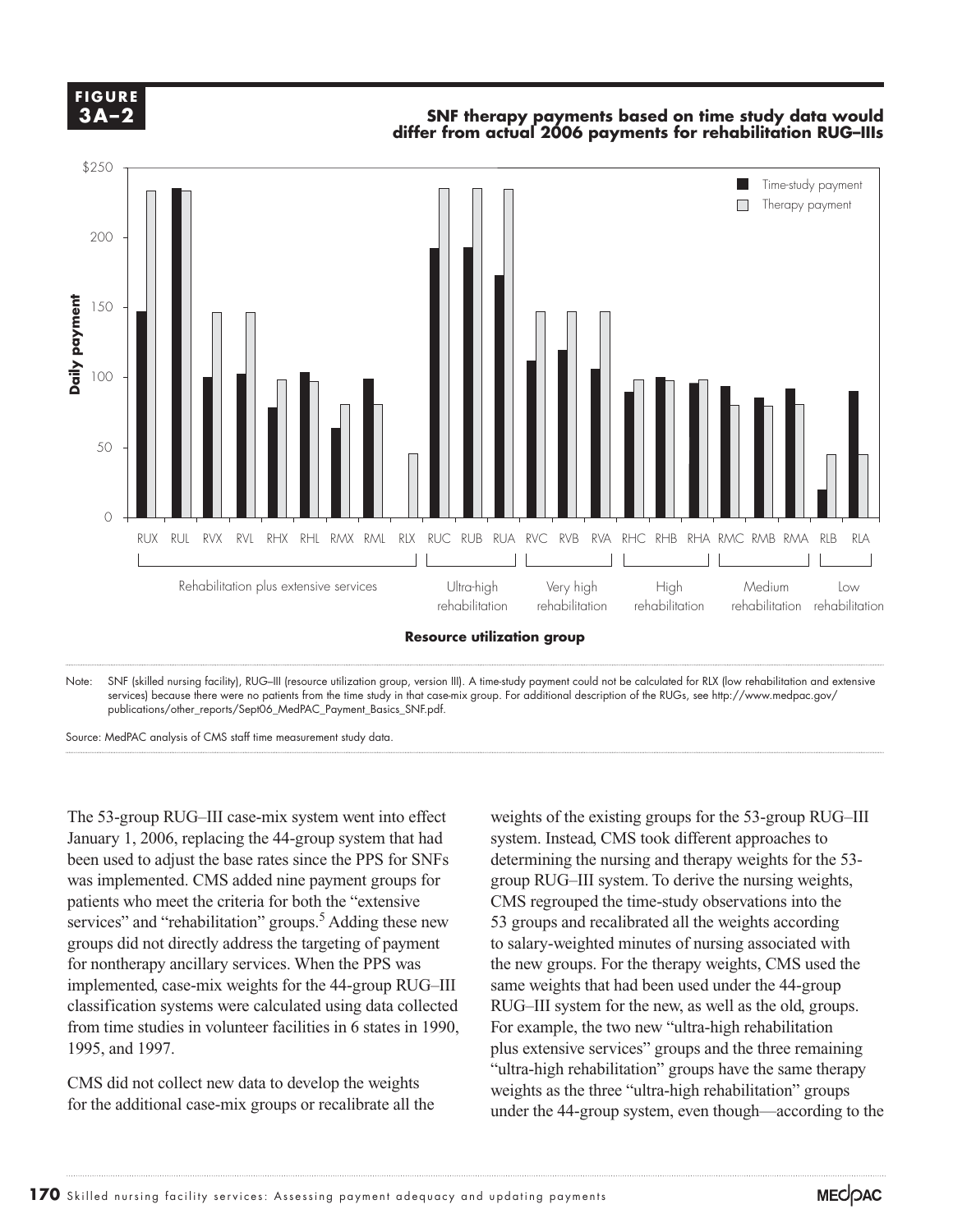## **3A –2 Share of facilities, stays, and payments varies by type of skilled nursing facility**

| <b>Type of SNF</b> | <b>Facilities</b> |            | <b>Medicare-covered stays</b> |      | <b>Medicare payments</b> |      |
|--------------------|-------------------|------------|-------------------------------|------|--------------------------|------|
|                    | 2004              | 2005       | 2004                          | 2005 | 2004                     | 2005 |
| Freestanding       | 91%               | 92%        | 8.5%                          | 87%  | 92%                      | 93%  |
| Hospital based     |                   | 8          | 15                            | 13   | O                        |      |
| Urban              | 67                | 67         | 79                            | 79   | 8                        | 81   |
| Rural              | 33                | 33         | $2^{\frac{1}{2}}$             | 2.   | 19                       | 19   |
| For profit         | 67                | 68         | 6.5                           | 66   |                          |      |
| Nonprofit          | 28                | 28         | 3.                            | 30   | 25                       | 25   |
| Government         | 5                 | $\sqrt{2}$ |                               |      |                          |      |

Note: SNF (skilled nursing facility). Totals may not sum to 100 due to rounding.

Source: MedPAC analysis of the Provider of Services and Medicare Provider Analysis and Review files.

time-study data—these groups used different amounts of therapy.

As a result, the therapy weights associated with each rehabilitation RUG–III in the 53-group system differ from what they would have been if based on time-study data (Figure 3A-2). For 15 of the rehabilitation groups, the RUG–III therapy payment is higher than the time-studybased therapy payment; for 8 other rehabilitation groups, payments are lower. Without new data to recalibrate the weights of the new categories, it is unclear whether either of these payments—based on the old or recalibrated weights—reflects the average amount and cost of therapy current SNF patients use. CMS needs to collect more current data and calculate new weights, as the Commission has recommended in previous years.

To recalibrate the RUG–III nursing and therapy casemix weights used to determine payment rates, CMS is studying nursing facility staff time and collecting data for the first time since the PPS was implemented. It is collecting data on staff time and other facility resources used to provide care from a sample of freestanding and hospital-based nursing facilities that treat Medicare and Medicaid patients. The study is also collecting data on health status, medical conditions, and the service use for both post-acute care and long-term care. Data collection began in volunteer facilities in the spring of 2006 and is expected to be completed in 2007. Recommendations

for modifications to the RUG–III case-mix weights are expected in late 2007 or early 2008 (CMS 2006).

## **Providers of skilled nursing facility care**

SNF services may be provided in freestanding or hospital-based facilities. In 2005, 92 percent of facilities were freestanding and 87 percent of Medicare-covered SNF stays were in freestanding facilities (Table 3A-2). A freestanding SNF is typically part of a nursing home that also provides long-term care, which Medicare does not cover. Patients who are in a freestanding facility for a Medicare-covered SNF stay are typically a small share of the total patient population in a Medicareparticipating SNF.

At the median, Medicare-covered SNF days made up 11 percent of total patient days in freestanding facilities in 2005, based on cost report data. Just 10 percent of these SNFs had Medicare shares of 22 percent or more of their total patient days. The remaining patients in freestanding SNFs are non-Medicare skilled nursing care patients or long-term care residents. However, some freestanding facilities have a large Medicare share of patient days. On average, hospital-based SNFs typically serve a large share of Medicare short-stay patients and few long-term care residents, but there are also exceptions to this typical patient mix among hospital-based SNFs as discussed on pp. 178–179.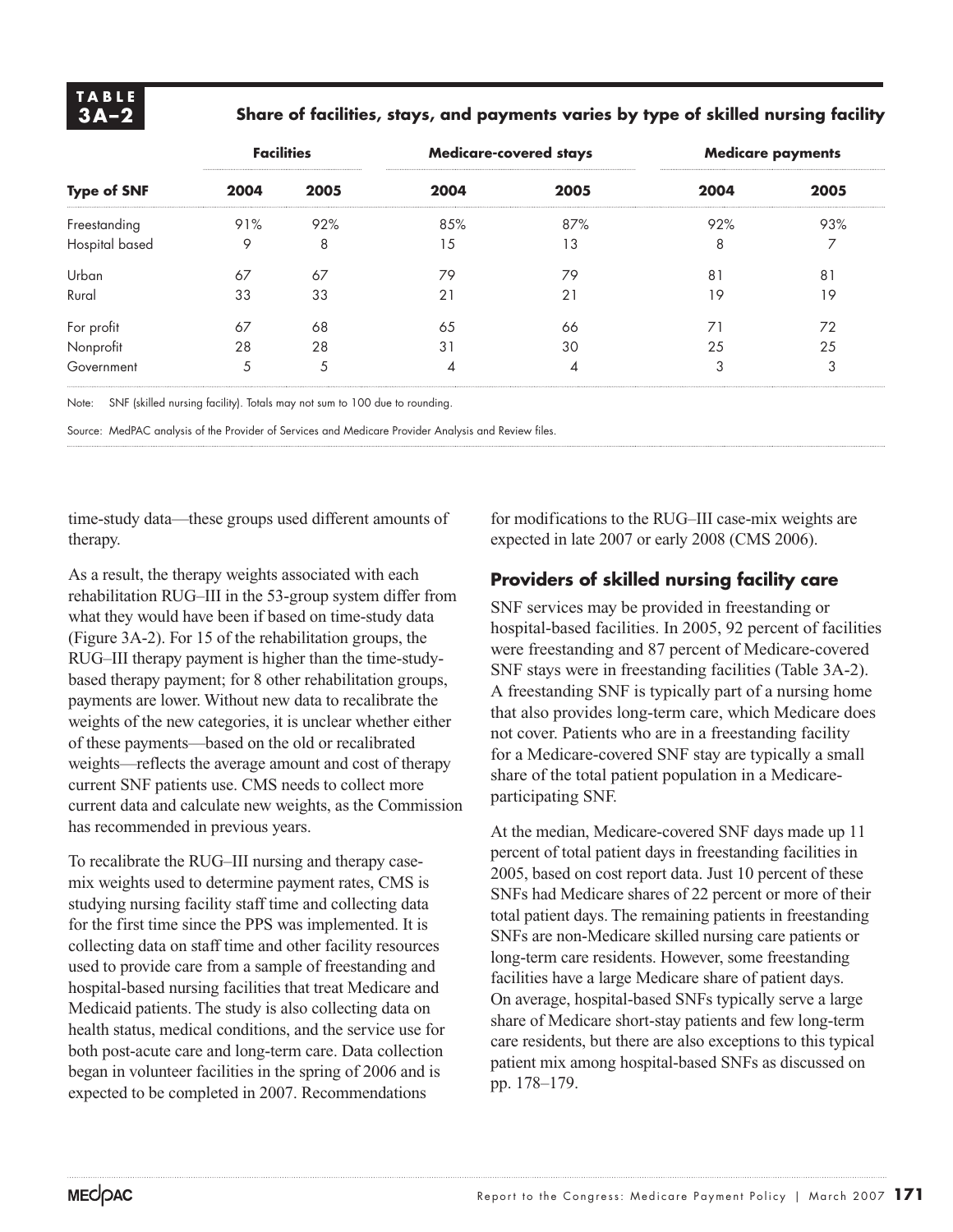#### **F i g ure FIGURE 4A–2**

#### **3A –3 The number of Medicare-certified The number of Medicare-certified skilled nursing facilities has remained skilled nursing facilities has remained** stable, with more freestanding  **and fewer hospital-based and fewer are hospital based**



Enhanced Reporting on CMS's Survey and Certification's Providing Data Quickly system for 2000–2006.

# **Are Medicare payments adequate in 2007?**

Indicators of payment adequacy are generally positive for SNFs. Beneficiaries have good access to SNFs, although those who need certain expensive services may experience delays in finding SNF care. The number of nursing facilities providing SNF care to Medicare beneficiaries remained almost constant in 2006—declining by less than 0.1 percent. Volume increased in 2005 as measured by SNF stays and days. Two outcome measures for Medicare SNF patients show declining quality: Facility rates of avoidable rehospitalizations increased and the discharges to the community declined. SNFs appear to have good access to capital. Medicare payments more than cover their costs of providing SNF care to Medicare beneficiaries in 2007.

## **Beneficiaries' access to care**

Medicare beneficiaries appear to experience little or no delay in accessing SNF services, especially if they need rehabilitation therapies. On the basis of structured interviews in 2004 with 256 hospital discharge planners who oversee the placement of Medicare beneficiaries into post-acute care settings, the Office of Inspector General (OIG) found that 84 percent of discharge planners in their sample could place all Medicare beneficiaries who needed SNF care (OIG 2006). This was a statistically significant increase from the share  $(73$  percent) in  $2001$  (OIG  $2006$ ).

In spite of generally good access to care, beneficiaries with certain complex or special care needs may remain in the hospital setting longer. As the OIG found in earlier studies of access to SNFs, in 2004 some beneficiaries with certain medical conditions or service needs experienced delays that may lengthen their hospital stay (OIG 2001, 2000, 1999). The OIG found that Medicare patients who needed IV antibiotics or expensive drugs, wound care, ventilator care, or dialysis, or who had behavior problems were harder to place. Discharge planners identified the cost of these services as the cause of the delay in placement. Several of these services—IV antibiotics, drugs, and ventilator care—are the nontherapy ancillary services for which the SNF payment system does not explicitly allocate payments according to variation in patients' costs (White et al. 2002).

# **Supply of providers**

The number of SNFs was nearly the same in 2005 as in 2006, continuing a trend of relatively flat growth in overall SNF supply (Figure 3A-3). Since the PPS for SNFs was implemented, the number of hospital-based SNFs declined and the number of freestanding SNFs participating in the program increased. According to CMS data, 186 freestanding SNFs and 31 hospital-based SNFs began participating with the Medicare program in fiscal year 2006.

# **Volume of services**

Between 2004 and 2005, the volume of SNF services increased (Table 3A-3). Admissions increased by 5 percent to about 2.5 million. This increase translates to 70 admissions per 1,000 fee-for-service enrollees in 2005, compared with 67 the year before. The average number of covered days per SNF admission grew just slightly more than admissions in 2005.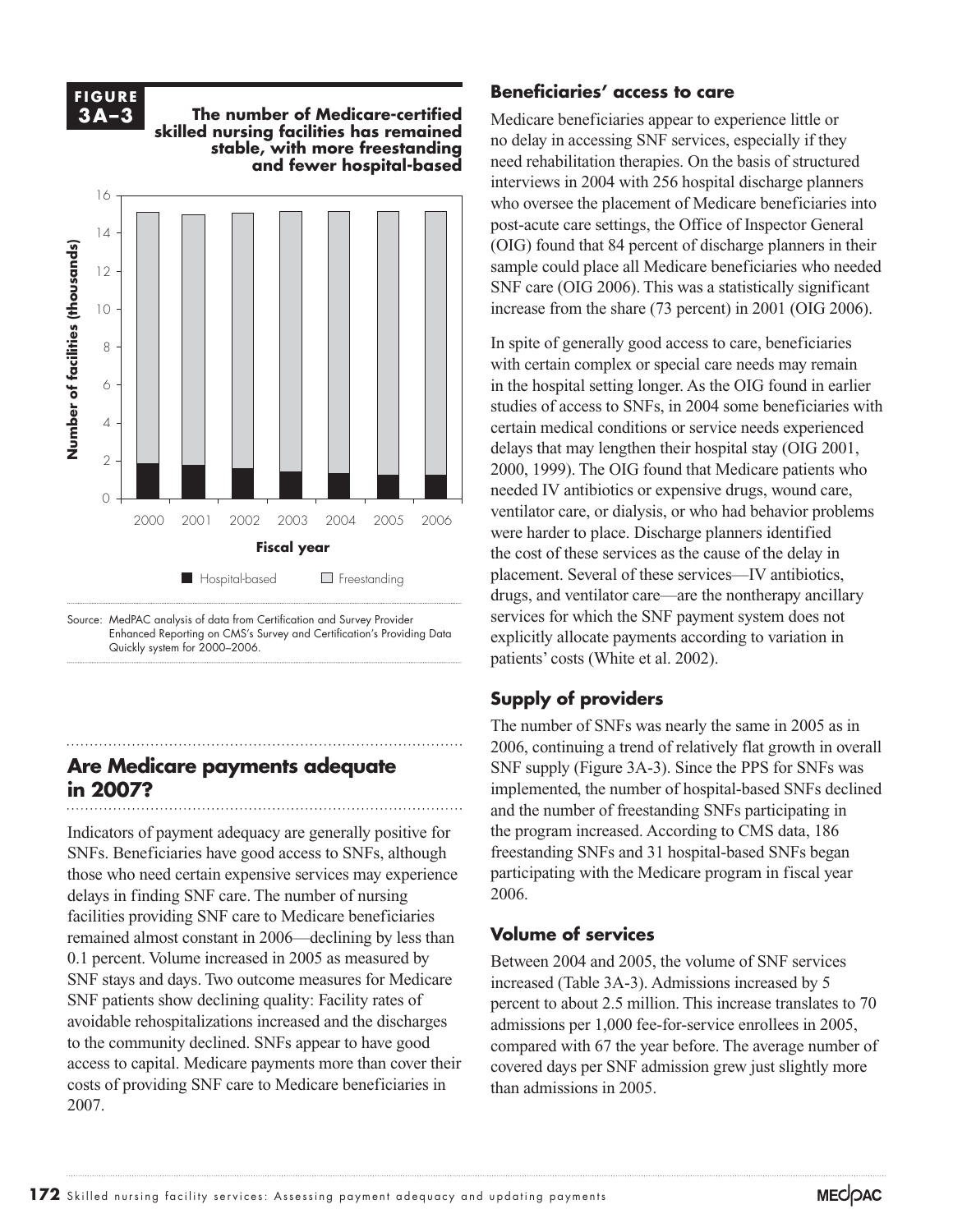#### **3A –3 The number of Medicare admissions and covered days of SNF care is growing and stays are getting longer**

|                                                                                    | 2002   | 2003   | 2004   | 2005   | Change<br>2004-2005 | <b>Average</b><br>annual change<br>2002-2005 |
|------------------------------------------------------------------------------------|--------|--------|--------|--------|---------------------|----------------------------------------------|
| Admissions (in millions)                                                           | 2.2    | 2.4    | 2.4    | 2.5    | 5%                  | 5%                                           |
| Covered days (in thousands)                                                        | 54.674 | 59.416 | 62.364 | 65.905 | Ô                   | Ô                                            |
| Average days per admission                                                         | 24.6   | 24.9   | 25.8   | 25.9   | 0.4                 | ≘                                            |
| $\mathbf{M}$ is $\mathbf{M}$ and $\mathbf{M}$ and $\mathbf{M}$ is the $\mathbf{M}$ |        |        |        |        |                     |                                              |

SNF (skilled nursing facility).

Source: SNF calendar year MedPAR data from CMS, Office of Research Development and Information.

Between 2004 and 2005, the number of Medicare SNF days increased at different rates among SNF casemix groups.<sup>6</sup> Two categories of RUG-IIIs, ultra-high rehabilitation and very high rehabilitation, grew as a share of all freestanding Medicare-covered SNF days, while the share of days in all other rehabilitation and nonrehabilitation categories declined. The changes between 2004 and 2005 continue a trend in Medicare beneficiaries becoming even more concentrated in the rehabilitation RUG–IIIs (Figure 3A-4, p. 174). Among rehabilitation groups, the distribution of patients shifted toward the highest payment rehabilitation groups with the most minutes of therapy. Together, the 3 ultra-high rehabilitation and 3 very high rehabilitation RUG–IIIs at the top of the 44-group case-mix hierarchy represent about 42 percent of SNF days in 2005, an increase of 14 percentage points from just 3 years earlier. Additional research is necessary to explore the reasons for volume growth and the shift toward higher rehabilitation payment groups. They could be a function of several factors including changes in the site of service from other settings or favorable payment incentives for treating patients in rehabilitation RUG–IIIs. From available data, we cannot assess whether these shifts toward higher payment groups indicate increased patient needs or whether patients benefit from additional therapy.

As a result of the shift toward higher rehabilitation casemix groups, the average therapy case-mix index has increased and the average nursing case-mix index has slightly declined among freestanding SNFs. This means that as Medicare spending on SNF services increases overall, the program is paying for relatively more therapy and relatively less nursing and other items, like drugs,

included in the nursing portion of the base rate. The program still spends more on the nursing portion than on the therapy portion of the base rate, but the share of the program's SNF dollar going to therapy payments is growing.

The increasing use of therapy by a large and growing majority of Medicare SNF patients suggests that the population of SNF patients may be changing and adds still another reason for measuring the value of therapy. The Commission has previously recommended measuring functional status at admission and discharge to assess whether patients' status improves. This is one dimension of the value of care for many patients receiving therapy in a SNF (MedPAC 2006, 2005). However, the program does not currently collect data to enable such an assessment. Given the growth in therapy services in SNFs and payment system incentives to provide therapy, CMS should collect data to assess what the Medicare program and Medicare beneficiaries are getting for this spending, as the Commission has recommended in past reports (MedPAC 2006, 2005). In addition, because therapy services are provided in multiple settings and predicting the need for therapy is difficult, understanding the changes in functional status among SNF patients is a critical step to assessing the value of therapy spending and comparing outcomes across post-acute care settings (MedPAC 2006). The home health and inpatient rehabilitation assessment instruments already collect functional status data on patients at admission and discharge.

# **Quality of care**

Two risk-adjusted measures of quality for short-stay patients in SNFs show that the quality of care for patients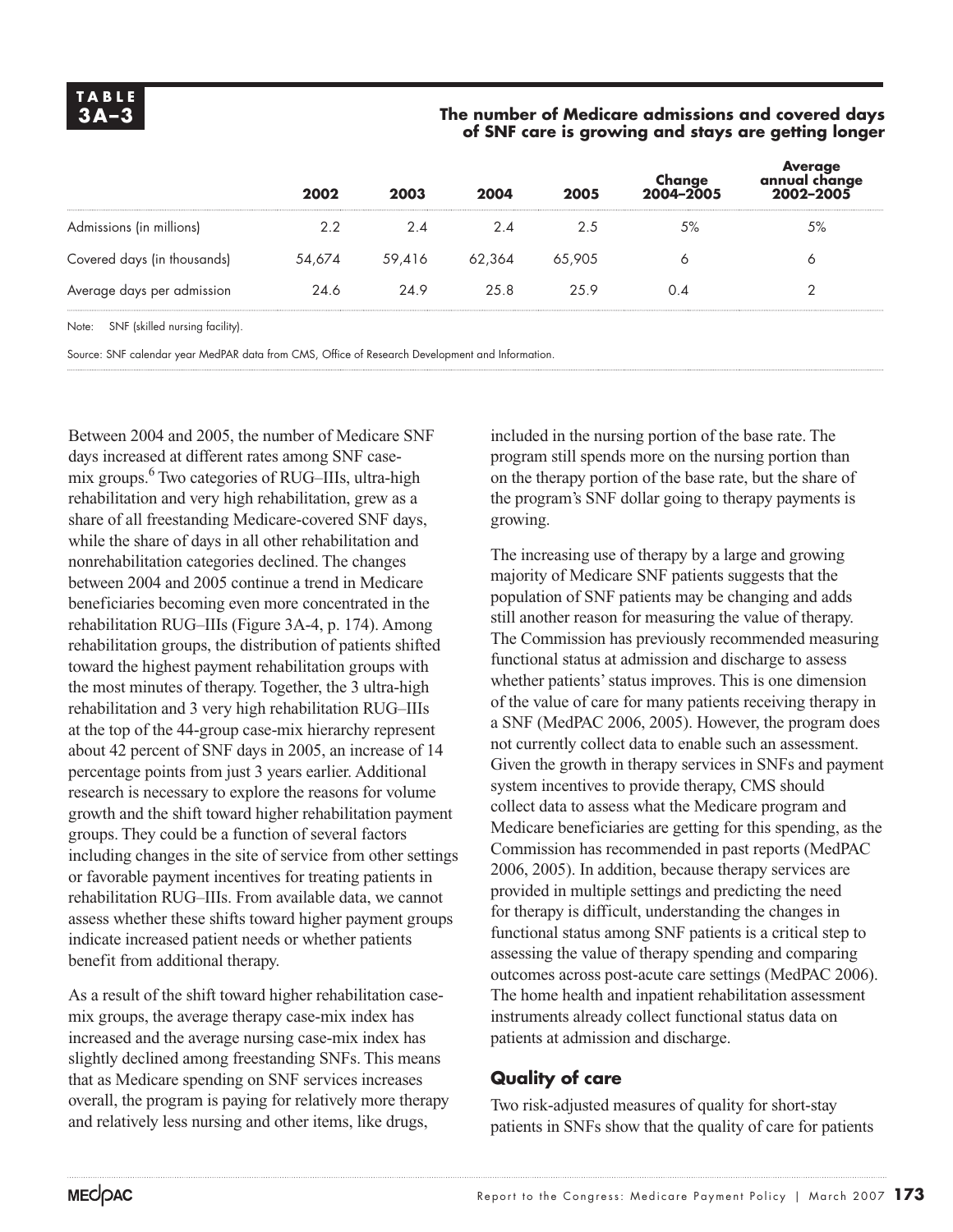

# **Case mix in freestanding SNFs has shifted toward a greater share of and higher intensity rehabilitation RUG–IIIs**

**Case mix in freestanding SNFs has shifted toward a greater**



Note: SNF (skilled nursing facility), RUG-IIIs (resource utilization groups, version III). Days are for freestanding skilled nursing facilities with valid cost report data.

Source: MedPAC analysis of freestanding SNF cost reports.

with a Medicare-covered SNF stay declined between 2000 and 2004 (Figure 3A-5).<sup>7</sup> These measures are facility rates of: (1) potentially avoidable rehospitalization for any of five conditions (congestive heart failure, respiratory infection, urinary tract infection, sepsis, and electrolyte imbalance); and (2) community discharge within 100 days of admission to the SNF.<sup>8</sup> The mean facility rates of rehospitalization within 100 days of admission increased from 11.8 percent in 2000 to 17.0 percent in 2004. Mean facility rates of community discharge within 100 days fell from 33.8 percent in 2000 to 32.8 percent in 2004. However, the mean rate in 2004 shows an increase over 2003, reversing a three-year trend of falling rates (Donelan-McCall et al. 2006).

We use these measures rather than the currently reported Nursing Home Compare measures (facility rates of delirium, pain, and pressure ulcers) for short-stay SNF patients because the currently reported measures have

a number of limitations, including sample bias and evidence that the measures are not valid (Abt 2005, Donelan-McCall et al. 2006, MedPAC 2006, MedPAC 2005). In addition to overcoming data limitations, rates of discharge to the community and potentially avoidable rehospitalizations capture important outcomes for patients admitted for a Medicare-covered SNF stay. For many SNF patients, a major goal of SNF care is rehabilitation for functional losses after surgery or extensive medical problems. The primary goals of rehabilitative therapy which over three-quarters of Medicare SNF patients receive—are recovery of function and often discharge to the community (Donelan-McCall et al. 2006). Evidence of case-mix change also suggests that more patients are receiving more therapy. Avoiding unnecessary rehospitalization is important because the primary treatment goal for many SNF patients is stabilization of medical or postsurgical problems following an acute hospitalization (Donelan-McCall et al. 2006). Reducing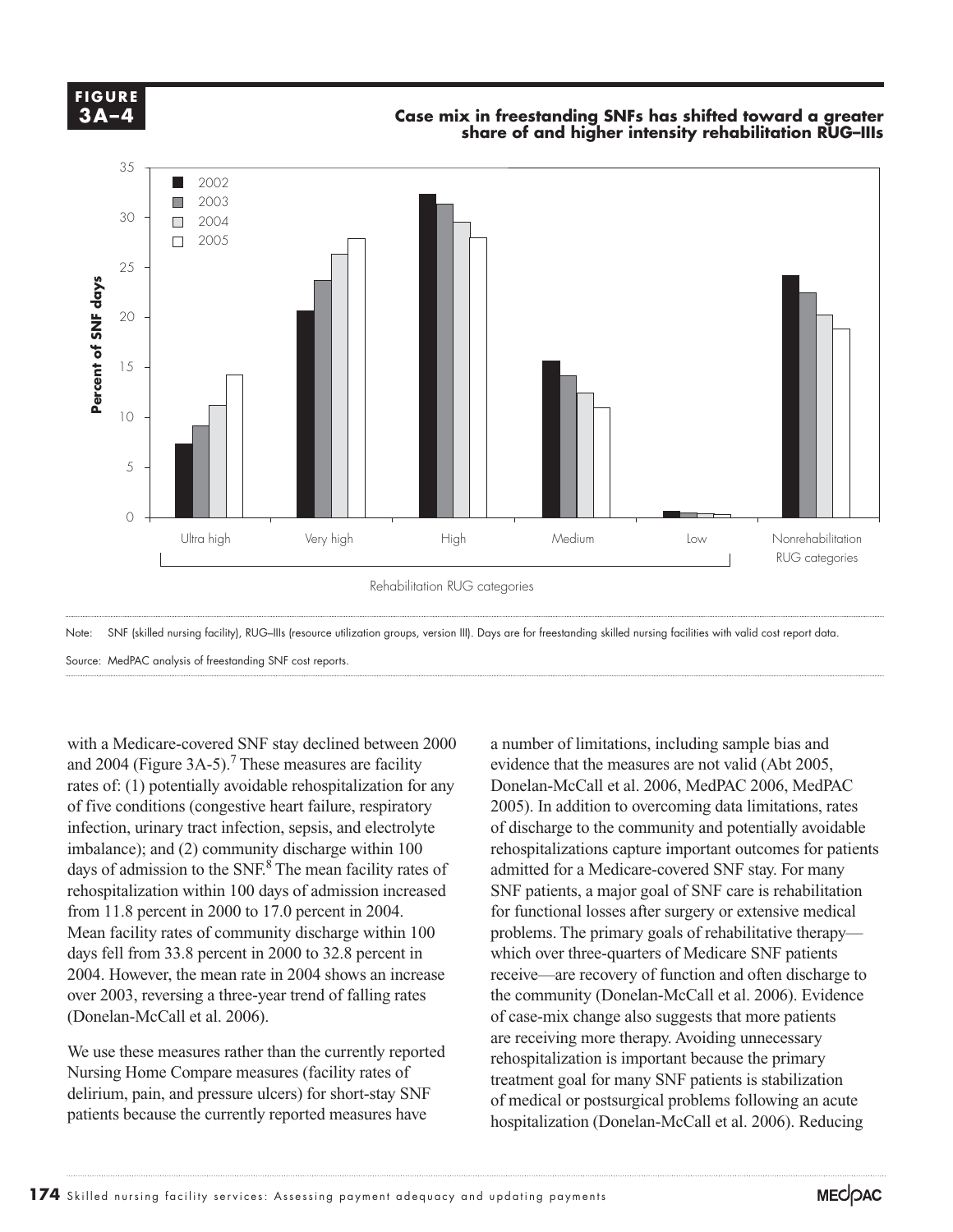hospitalization for any of the five conditions measured requires the use of preventive measures in the SNF to avoid declining health, the early detection of signs and symptoms of worsening health, and prompt intervention by nursing staff and a physician when needed. Using this measure for reporting may also encourage SNFs not to take patients who are not ready for discharge from the hospital (Donelan-McCall et al. 2006).

When these measures were originally developed for CMS, rates of hospitalization for congestive heart failure, respiratory infection, urinary tract infection, sepsis, and electrolyte imbalance were found to be significantly lower in facilities with higher levels of nurse aides and licensed staff as well as in facilities with higher staff retention, after adjusting for facility case mix (Kramer and Fish 2001). The original study used data from the Medicaid program in states that require detailed data reporting on staffing to explore the relationship between staffing and outcomes. National data on Medicare-participating SNFs' staffing—including nursing costs and staff retention and turnover—are limited, which inhibits analysis of factors that have previously demonstrated a relationship to certain outcomes in SNFs. Given evidence of declining quality of care, collection of more detailed staffing data could answer questions about any relationship between quality and staffing levels, experience, retention, and costs and, in turn, could suggest mechanisms—such as staffing levels or staff training—to improve quality.

The Commission previously recommended collecting nursing cost and staffing information to facilitate the Medicare program's evaluation of the relationship between SNFs' nursing costs, staffing levels, turnover, experience, and quality of care (MedPAC 2004). Currently, SNFs must report total routine costs to CMS on their annual cost reports, but the program does not require separate reporting of nursing staff costs. Because many different kinds of nurses care for patients in SNFs and nursing homes, it would be useful for SNFs to break down the nursing costs by type of nurse (i.e., registered nurses, licensed practical nurses, and nurse aides). In addition, while CMS already collects basic information on nurse staffing in its survey and certification process, more detailed information on staffing by facility (e.g., number of nursing staff by type, including contract nurses, hours worked, and years of experience in the facility) would help evaluate the relationship between staffing, costs, and quality. To capitalize on existing personnel data and to limit reporting burden, CMS could explore using elements

# **F i g ure FIGURE 3A–5**

#### **3A–5 Quality of care in SNFs declined from 2000 to 2004**



Note: SNF (skilled nursing facility). The five conditions include congestive heart failure, respiratory infection, urinary tract infection, sepsis, and electrolyte imbalance. Repeated measures analysis of variance for all outcomes measures demonstrated a statistically significant effect (p<0.0001) of time. In addition, comparisons between 2004 and all other years (e.g., 2004 and 2000, 2004 and 2001) and between consecutive years (e.g., 2000 and 2001, 2001 and 2002) were statistically significant at p<0.005. The exception was community discharge within 100 days between 2002 and 2003. Rates are calculated in each year for all facilities with more than 25 stays.

Source: Donelan-McCall et al. 2006.

in electronic payroll systems to collect detailed staffing data (Kramer 2006).

## **Access to capital**

Because of the relatively small share of nursing facility patient-days that are covered by the Medicare program and the relatively large share covered by Medicaid, SNFs' ability to access capital may be less attributable to Medicare payments than to Medicaid and private payers. (For additional discussion of Medicaid nursing home payment see the text box, p. 176.) However, given the relative generosity of its rates, Medicare is an important source of revenue for providers of SNF care. Industry analysts we spoke with report that increasing the share of Medicare patients in a facility is one strategy for improving overall financial performance and that, for some of the larger chains, Medicare patients make up a large and growing share of total patients.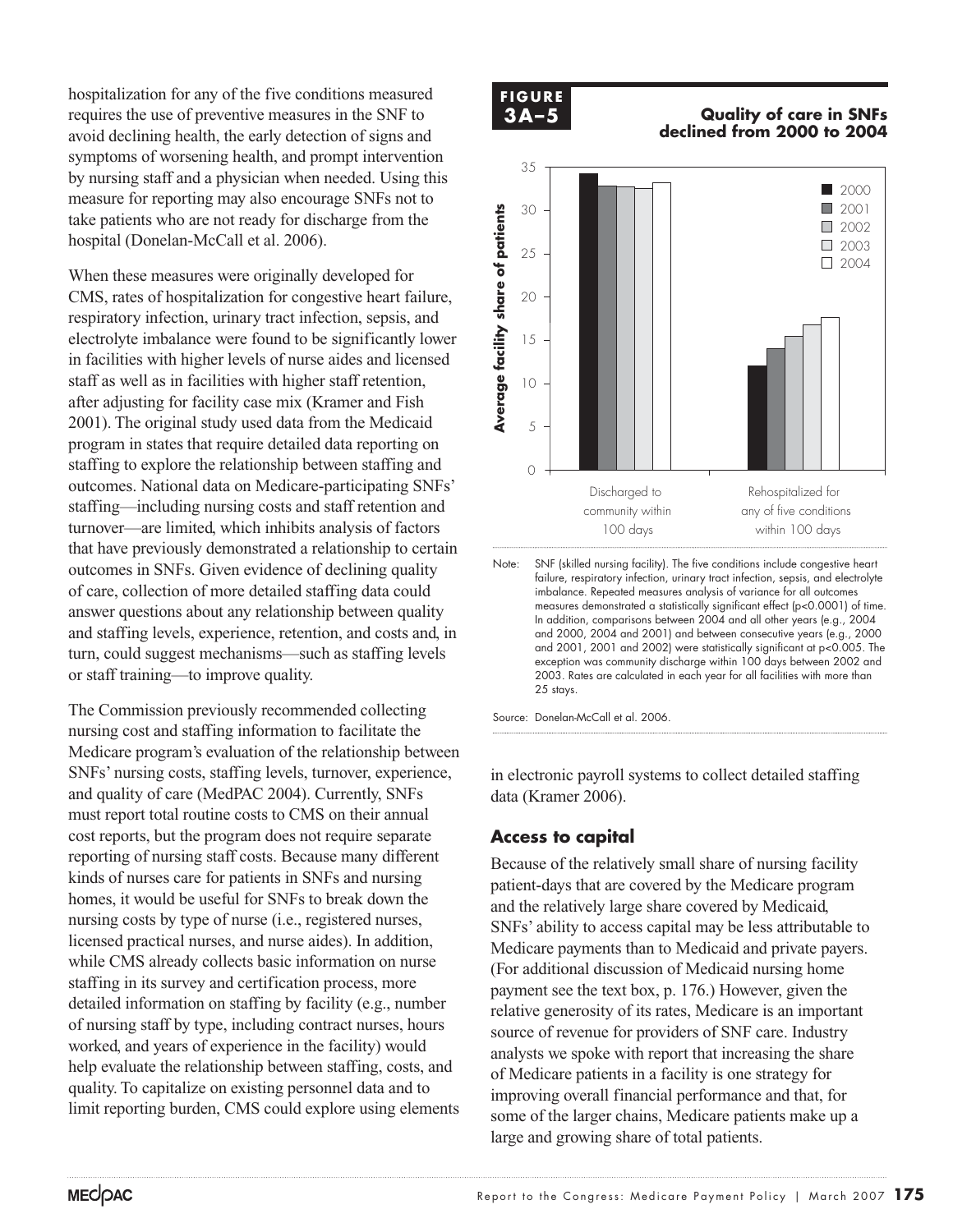# **Medicaid payment effects on nursing facility margins**

s in other sectors, the Commission considers<br>the Medicare margin, rather than total facility<br>margin, to guide its update recommendation<br>for skilled nursing facilities (SNEs) Industry. the Medicare margin, rather than total facility **L** margin, to guide its update recommendation for skilled nursing facilities (SNFs). Industry representatives contend that the total margin, including Medicaid payments and costs, provides a more accurate picture of nursing facilities' financial situation than the Medicare margin. On average, Medicare payments accounted for 21 percent of revenues to freestanding SNFs in 2005. However, although they represent a small share of total patients in a facility, on average, Medicare payments are important to the financial bottom line for skilled nursing facilities. In a study of total facility margins, the Government Accountability Office (GAO) found that Medicaid's share of patients in a facility influenced the overall margin: The higher the share of Medicaid patient days in a facility, the lower its total margins (GAO 2002).

If we were to consider total, rather than Medicare, margins in the Commission's payment adequacy analysis we would have to address two questions (1) whether Medicaid payment rates are adequate, and (2) whether Medicare should explicitly pay more than the cost of providing care for Medicare beneficiaries to subsidize lower payments from other payers. Evidence on the adequacy of Medicaid payments is limited and likely varies by state. One study found that after the repeal of the Boren amendment in 1998, which gave states greater latitude to set nursing home payment rates and was expected to lead to rate cuts by some, aggregate inflation-adjusted Medicaid payment rates rose steadily (Grabowski et al. 2004). This study also found that the baseline rates, as well as the growth in rates varied by state. A GAO study of 19 states' Medicaid nursing home rates found that in the period

1998 through 2004, nursing home payment rates were largely unaffected by the repeal of the Boren amendment, although a few states cut or froze nursing home rates  $(GAO\ 2003)$ .<sup>9</sup> Both studies noted that nursing home payment rates could be affected by future state fiscal pressure. However, in its annual report on Medicaid budgets for state fiscal years 2006 and 2007, the Kaiser Commission on Medicaid and the Uninsured reported that state revenues continued to recover, "easing the imperative to implement major cost-containment measures" (Smith et al. 2006). One significant change that could affect nursing facilities noted in the report was that "a growing number of states are taking actions to balance their long-term care delivery systems by reducing reliance on institutional care and increase home and community based service options."

Regardless of the level of Medicaid payments, paying nursing facilities higher Medicare payments to compensate for any inadequacies in Medicaid payments would be inefficient and imprudent for the Medicare program. If Medicare were to pay still higher rates to subsidize low Medicaid payments, facilities with low Medicare shares and high Medicaid shares—presumably the facilities that need revenues the most—would receive the least if subsidies were provided in the form of higher Medicare payments. Given variation by state in the level and method of nursing homes' payments, a Medicare subsidy for Medicaid payment rates also raises the issue of how to equitably subsidize varying state Medicaid payments. In addition, states might be encouraged to reduce Medicaid payments, further increasing pressure to raise Medicare spending.

The large for-profit SNF providers appear to have good access to capital. The biggest concern related to Medicare payments for SNFs in the past year was the effect the RUG–III refinement would have on facilities' profitability and, in turn, the effect that would have on their ability to attract investors. According to analysts and industry reports, providers have successfully navigated the payment system refinements and are reporting increased profits over the previous year, largely due to increasing Medicare volume and case mix (Stifel Nicolaus 2006). We do not have specific information about access to capital for different categories of SNFs, such as how access differs for nonprofits versus for profits.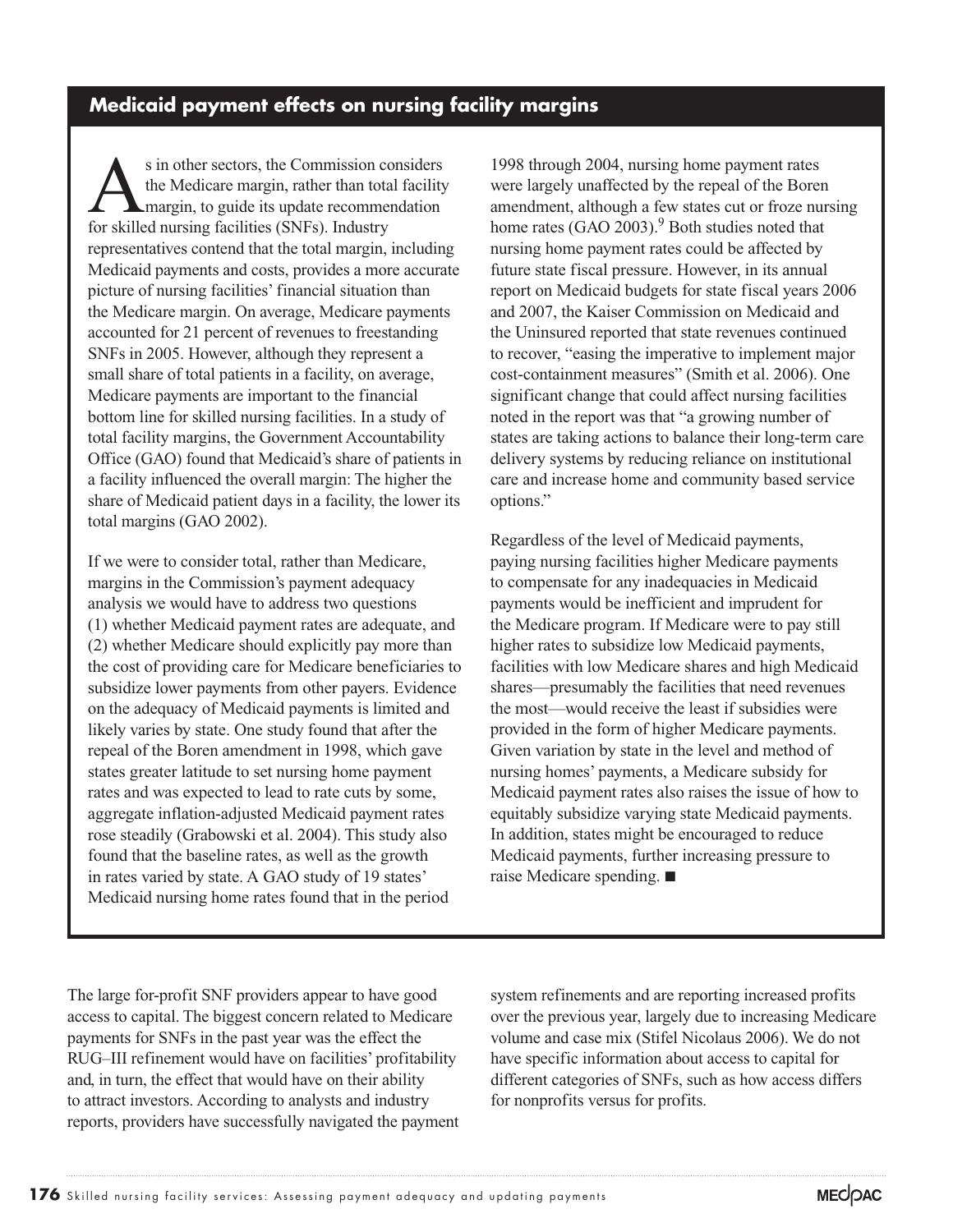For large companies that access capital through private equity markets, industry analysts we interviewed believe the SNF sector may now have the best access to capital of the past 10 years. In general, they said that the risk of investing in this sector has declined and investors are finding this sector attractive. This is a function of several factors, including more discipline among providers, who were highly leveraged at the time the PPS for SNFs was implemented, resulting in several highly publicized bankruptcies in the late 1990s. Analysts said that providers have emerged from that period with much better cash flow positions. Among other factors they cited that make nursing facilities attractive to investors are:

- stability in the reimbursement environment, including RUG refinement and improving state fiscal situations, which mitigates the threat of Medicaid cuts (see text box);
- SNFs being well positioned to benefit from Medicare's efforts to rationalize the provision of post-acute care because they are the lowest cost institutional setting;
- increasing demand for short-stay SNF care as a result of the aging of the population; and,
- the interest of real estate investors in the nursing facility properties.

Although information on access to capital for publicly traded nursing home chains is relatively accessible through financial reports, information about transactions of the smaller chains and nonprofit facilities' access to capital is more difficult to obtain. To examine access to capital for smaller providers, we spoke with an analyst at a commercial lender who said that smaller providers in the SNF sector also have good access to capital because of the perception of a generally stable reimbursement environment. For smaller providers, capital is available but gets more expensive as the size of the operator and geographic area served get smaller because the investment appears riskier. Banks generally look more favorably on facilities with higher Medicare and private pay shares of days because Medicaid is considered less desirable from a reimbursement perspective, but this varies by state. In addition to commercial banks, specialized finance companies have emerged since the BBA to provide capital to long-term care providers. These entities are another source of capital for SNFs.

An overall picture of access to capital for SNFs also comes from the National Investment Center (NIC), a nonprofit

that provides information about business strategy and capital formation for the senior living industry. NIC reported that key financial and operational indicators showed continued strength in seniors' housing, including SNFs. It reported that loan volumes for all sectors it tracks, including SNFs, were highest in the second quarter of 2006 than at any time since it began collecting data in 1999 (NIC 2006a). Loan performance has also been strong. The NIC noted caution moving forward because of interest rates, obsolescence of physical plants, and labor but also reported this year that it is a good time to be a borrower in senior care and housing (NIC 2006b).

Still another source of capital for nursing facilities is the federal government, which facilitates access to capital through a program operated by the Department of Housing and Urban Development (HUD). HUD's Section 232/223(f) program insures mortgages through HUD-approved lenders for construction and rehabilitation of nursing facilities and assisted living facilities. In fiscal year 2005, the programs insured new loans for nursing facilities totaling \$821 million for 128 facilities (HUD 2005).

# **Payments and costs for 2007**

The Medicare margin for freestanding SNFs has fluctuated over the past five years. It fell from 17.6 percent in 2001 to 10.8 percent in 2003, the year following the elimination of two temporary payment add-ons. Margins rose again to 13.7 percent in 2004 and then dipped slightly in 2005 to 12.9 percent (Table 3A-4, p. 178). We estimate that the Medicare margin for freestanding SNFs in 2007 will be 11 percent.

As we have seen in earlier years, the distribution of margins in 2005 shows wide variation in performance among freestanding SNFs as well as variation by groups. One-quarter of all freestanding SNFs had margins at or below 4.7 percent, but half of all facilities had Medicare margins of at least 15.5 percent, and one-quarter of SNFs had margins of nearly 25 percent or more. We also continue to see differences in margin distributions by type of facility, with half the for-profit facilities reporting Medicare margins of 18 percent or more, while half the nonprofit SNFs have margins of 9 percent or less.

When modeling 2007 payments and costs with 2005 data, we incorporate policy changes that went into effect in 2006 and 2007. We also take into account payment changes, other than the planned update, scheduled to be in effect in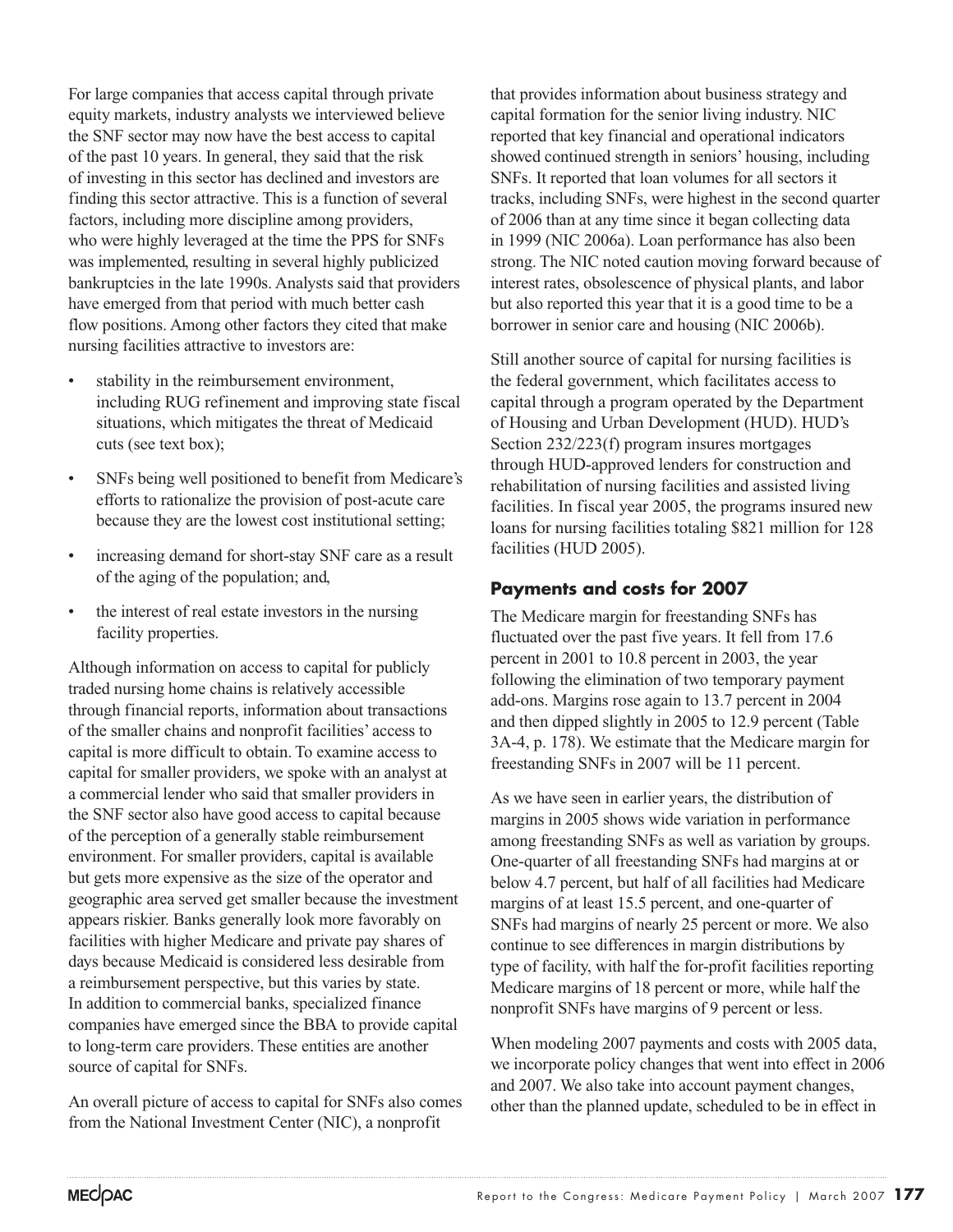**T A B L E**

## **3A –4 Freestanding skilled nursing facility Medicare margins**

| <b>Type of SNF</b>      | 2001  | 2002  | 2003   | 2004   | 2005   |
|-------------------------|-------|-------|--------|--------|--------|
| All                     | 17.6% | 17.4% | 10.8%  | 13.7%  | 12.9%  |
| Urban                   | 17.4  | 16.8  | 10.0   | 13.0   | 12.3   |
| Rural                   | 18.4  | 20.0  | 14.1   | 16.5   | 5.4    |
| For profit              | 20.0  | 20.1  | 14.0   | 16.7   | 15.5   |
| Nonprofit<br>Government | 10.2  | 8.9   | 1.3    | 4.0    | 4.5    |
|                         | 4.5   | 3.1   | $-6.8$ | $-3.6$ | $-5.4$ |

Note: SNF (skilled nursing facility). Margins are calculated as payments minus costs, divided by payments for each group; margins are based on Medicare-allowable costs.

Source: MedPAC analysis of freestanding SNF cost reports, August 2006 file.

2008. This year's assessment of SNF payment adequacy occurs in the context of several changes to the payment system that were effective in 2006. These payment policy changes are:

- a full market basket update of 3.1 percent for fiscal year 2006;
- RUG-III refinement:
- the expiration of two temporary payment add-ons the 6.7 percent add-on for the 14 rehabilitation RUG– IIIs and the 20 percent add-on for the 12 extensive care, special care, and clinically complex RUG–IIIs; and
- a provision in the Deficit Reduction Act of 2005 that reduces bad debt payment for Medicare beneficiaries from 100 percent to 70 percent; bad debt for dually eligible beneficiaries will still be reimbursed at 100 percent.

We also consider cost growth in recent years when modeling future costs. Cost growth (unadjusted for case mix) for all freestanding SNFs accelerated from 2004 to 2005 (Figure 3A-6). Some of this change may be due to shifts toward higher rehabilitation RUGs. Average ancillary cost growth has been greater than routine cost growth, which is consistent with shifting case mix toward higher payment therapy case-mix groups. Cost growth between 2002 and 2005 has shown different trends in for-profit and nonprofit facilities, with the average rate of growth declining in nonprofit SNFs but increasing in forprofit facilities.

The aggregate margin for hospital-based SNFs was –85 percent in 2005. Interpreting the negative aggregate Medicare margin for hospital-based SNFs is problematic because there is no conclusive evidence on the reason for the difference in average costs between hospital-based and freestanding SNFs. Allocation of overhead from the hospital may also account for a share of hospital-based SNFs' higher costs. Hospital-based SNFs may have higher cost structures or different practice patterns than freestanding nursing homes and may serve different patients. Underlying all of these potential explanations is uncertainty about whether higher costs of hospitalbased SNFs result in clinical benefits or better quality. Comparison of quality across settings is confounded by poor case-mix measures and the potential for unobserved differences in patient characteristics in freestanding and hospital-based SNFs.

On average, hospital-based SNFs tend to serve largely Medicare beneficiaries and have a lower share of rehabilitation patients than freestanding SNFs. They also have shorter lengths of stay in the SNF and are more likely to use additional Medicare-covered post-acute care than patients in freestanding SNFs (Liu and Black 2003). These differences suggest that hospital-based SNFs may treat patients at an earlier stage in their post-acute care and may, in some cases, substitute for the end of an acute care stay rather than a freestanding SNF stay. More information about the entire episode of acute and post-acute care is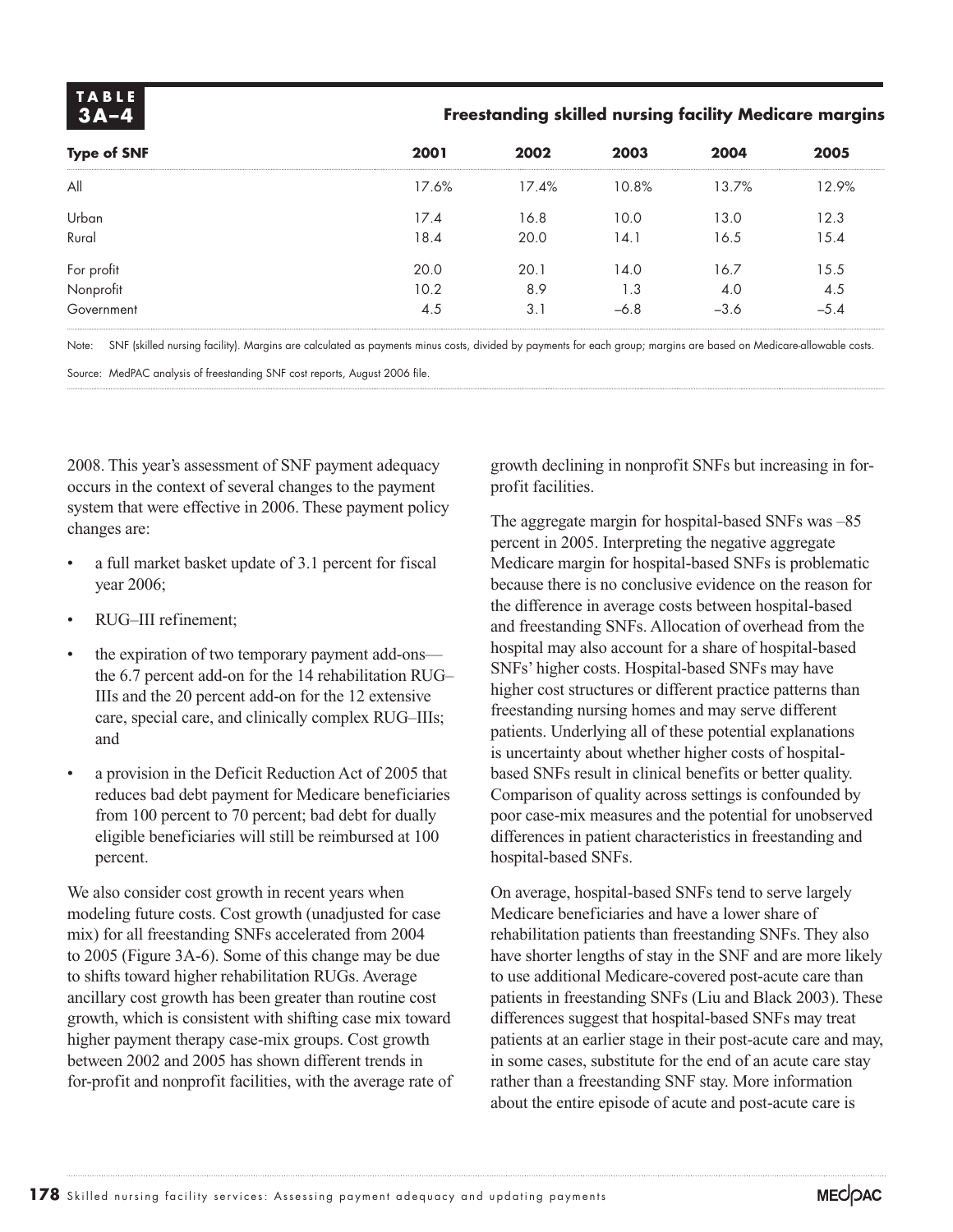needed to appreciate the implications of differences in efficiency between episodes that include a stay in hospitalbased and those that include freestanding SNFs.

Despite these general trends, the mix of patients at hospital-based SNFs is not uniform. On site visits with 15 hospital-based SNFs in 6 markets, we learned that those that have remained open described different ways of operating with respect to their SNF patient population:

- selecting mostly Medicare patients who need rehabilitation services and are likely to be discharged home,
- selecting medically complex Medicare patients to shorten their hospital length of stay (LOS), and
- providing care to a small number of Medicare patients and a large number of long-term care residents. This model is similar to the general patient population in freestanding SNFs. Additional details on the site visits will be available from Liu and Jones (forthcoming).

These different approaches suggest that hospital-based SNFs select patients depending on how their SNF fits into the broader context of the hospitals' primary functions as acute care providers. On site visits, hospital officials said that they keep their hospital-based SNFs open in order to transfer some patients to the on-site SNF and thereby lower their inpatient LOS. The hospitals said they could not have transferred patients to freestanding SNFs as quickly. In some cases, hospitals said that other post-acute care providers did not have the ability or willingness to accept patients the hospital wanted to discharge.

Representatives from all of the hospitals on our site visits reported that certain types of patients are more difficult to place with post-acute care providers because of nursing care needs or costs of certain services that are not adequately reimbursed by the Medicare SNF per diem payment. In some cases, these patients may stay in the hospital longer. The representatives told us that Medicare payments for patients who receive rehabilitation services (physical, occupational, or speech-language pathology) make these patients very attractive. On the other hand, they consistently reported that Medicare payments are too low for patients who require intense skilled nursing care or a large amount of certain nontherapy ancillary services (e.g., IV medications, or ventilator care). The results from these site visits support previous findings that under the SNF

#### **F i g ure FIGURE 3A–6**

#### **3A –6 Growth in freestanding SNFs' costs per day is accelerating, but Growth in freestanding SNFs costsper day is accelerating, but nonprofits show slowing growth nonprofits show slowing growth**



Note: SNF (skilled nursing facility). Costs per day are unadjusted for case mix. Source: MedPAC analysis of freestanding SNF cost reports, August 2006 file.

PPS, rehabilitation patients are financially attractive, while certain medically complex patients are not.

Because medically complex patients are treated in all types of SNFs, the payment system should be improved to better account for these patients' costs regardless of the type of facility that treats them. Creating different base rates for hospital-based and freestanding SNFs moves payment policy further in the direction of payment based on facility type. This is counter to the Commission's broad goal of a payment system that bases payment on patient needs and characteristics regardless of the setting (see Chapter 3) and looks across episodes of care rather than within a single stop on the continuum of care. CMS is beginning to examine assessment tools and payments across post-acute settings. Other payment policy changes, such as improving the accuracy of the case-mix system or paying for quality, are consistent with the Commission's goal to pay for necessary, quality care delivered efficiently regardless of the setting.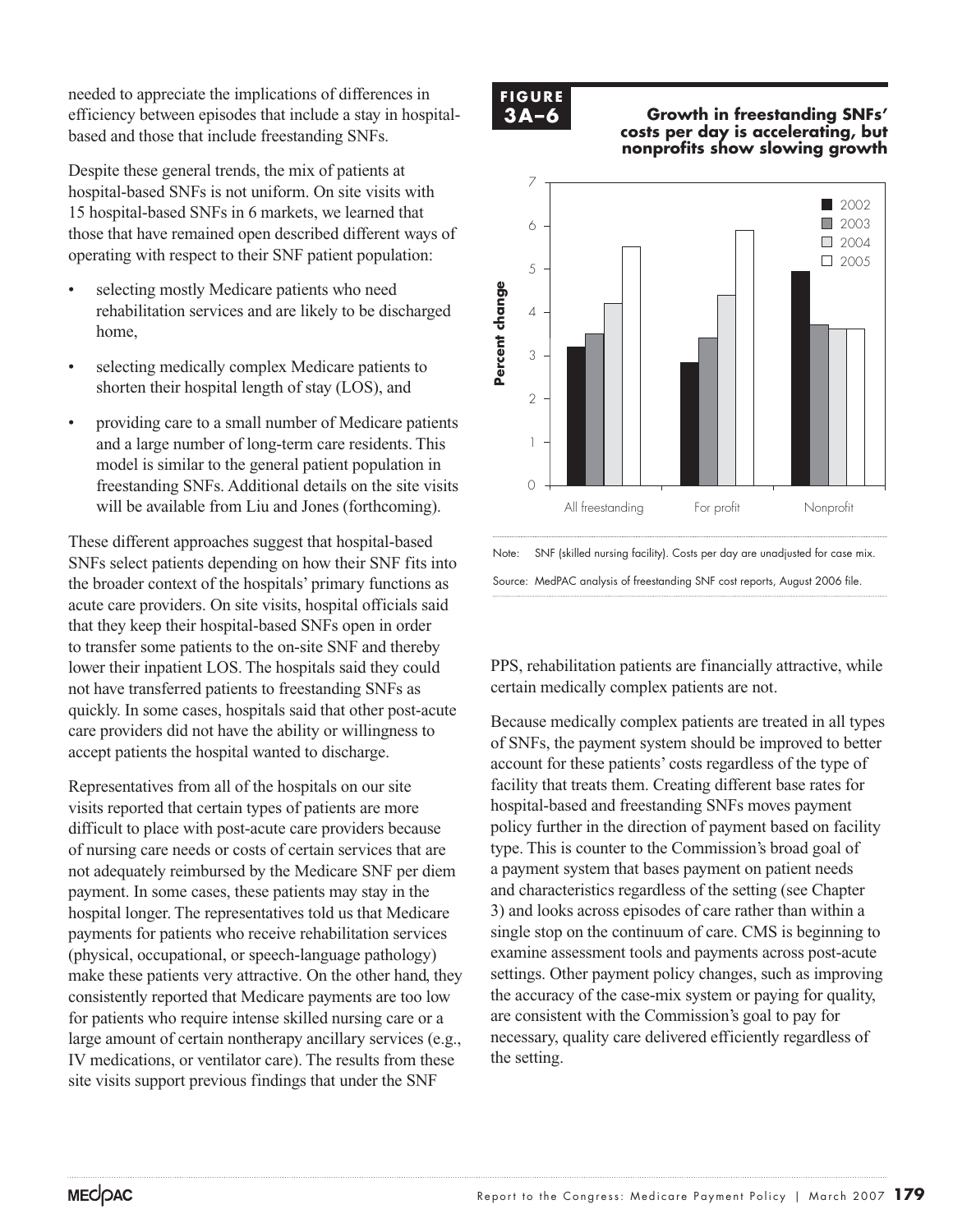# **How should Medicare payments change in 2008?**

Indicators of payment adequacy suggest continued access to SNF care, but quality is a concern. The overall supply of providers remained stable in 2006, registering a small decline overall. SNF volume increased and more patients are categorized into higher payment therapy case-mix groups. Two measures of the quality of care for Medicare SNF patients suggest a trend of declining quality between 2000 and 2004. Analysis of SNFs' Medicare payments and costs found that payments will more than cover SNFs' costs of caring for Medicare patients in 2007.

Although evidence suggests that SNFs can more than accommodate the cost of caring for Medicare beneficiaries in 2008 without an increase in the base rate, the case-mix system appears to inadequately adjust for the costs of different types of patients. Specifically, the system creates incentives to select profitable rehabilitation patients and avoid unprofitable, medically complex patients. SNFs that care for more patients with expensive nonrehabilitation therapy needs may not be able to operate as profitably under the PPS for SNFs as those that care for a higher proportion of patients with short-term rehabilitation needs. A system that creates profitable and unprofitable patients needs to be better refined. The Commission will continue to explore ways to modify the case-mix system to better account for the costs of all types of SNF patients, thereby reducing incentives to avoid certain types of patients.

Given the decline in average facility quality scores in the midst of double-digit aggregate Medicare margins, increasing payments to all SNFs will not necessarily improve quality. Increasing the base rate for all SNFs is too blunt a mechanism to encourage quality improvement because facilities would receive payment regardless of their quality and therefore have no incentive to invest in efforts that improve quality. We will continue to investigate the level of and trends in facility quality scores. We are disaggregating below the national average to see whether, for example, certain facilities have different quality levels and trends over time and whether those are related to facility characteristics.

# **Update recommendation**

SNFs should be able to accommodate cost changes in 2008 with the Medicare margin they have in 2007.

## **R e c o mm e n da t i o n 3 A**

**The Congress should eliminate the update to payment rates for skilled nursing facility services for fiscal year 2008.** 

## **R a t i o n al e 3 A**

The evidence indicates that Medicare beneficiaries continue to have access to SNF services. Under policies in current law for 2007 and 2008, we project the Medicare margin for freestanding SNFs will be 11 percent in fiscal year 2007. SNF payments appear more than adequate to accommodate cost growth; thus, no update is needed.

### **I m p lica t i o n s 3 A**

#### **Spending**

This recommendation reduces Medicare spending relative to current law by \$250 million to \$750 million for fiscal year 2008 and by \$1 billion to \$5 billion over five years.

#### **Beneficiary and provider**

• No adverse impact on beneficiary access is expected. This recommendation is not expected to affect providers' willingness and ability to provide care to Medicare beneficiaries.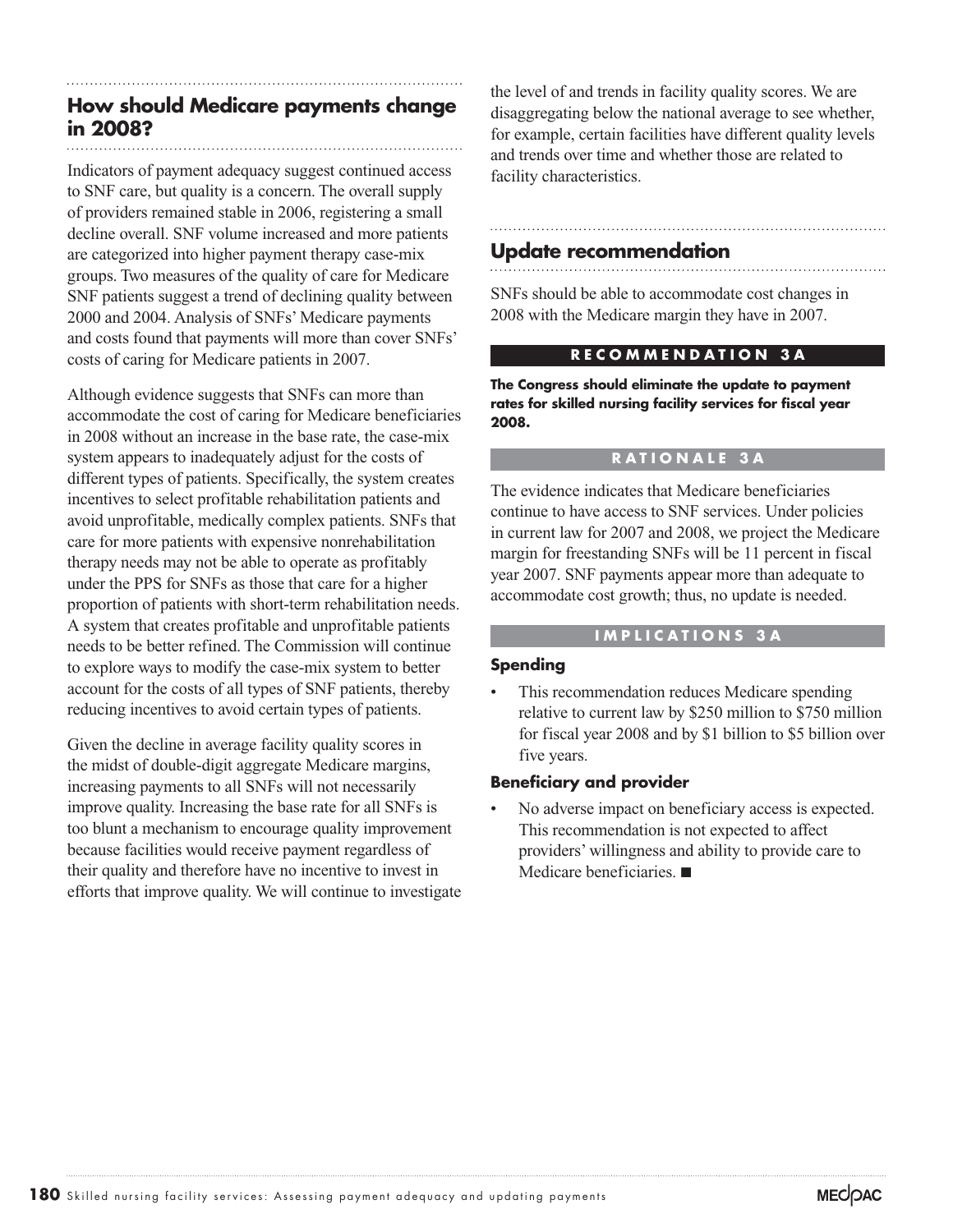# **Endnotes**

- 1 A new spell of illness begins once a beneficiary has not had a hospital or SNF stay for 60 consecutive days.
- 2 These are diagnosis codes recorded at discharge from the hospital.
- 3 With approval from CMS, certain Medicare-certified hospitals—typically small, rural hospitals and critical access hospitals—may also provide skilled nursing services in the same hospital beds they use to provide acute care services. These are called swing bed hospitals. We do not include an analysis of swing beds in this report. On July 1, 2002, Medicare began paying swing bed hospitals that are not critical access hospitals according to the SNF PPS for SNF services. Critical access hospitals continue to be paid for care in their swing beds based on their costs.
- 4 The annual payment update was market basket minus 1 percentage point in fiscal years 2000 and 2001, and it was market basket minus 0.5 percentage point in fiscal years 2002 and 2003. In fiscal year 2004 and beyond, the updates to the base rate have been the full market basket amount. In 2004, SNFs also received a 3.26 percent increase to correct for cumulative market basket forecast error since implementation of the PPS.
- 5 Under the 44-group system, patients who qualified for both of these categories based on clinical characteristics would be paid the highest daily rate for which they qualified. Under the 53-group system, patients who qualify for both groups are paid under 1 of the 9 new categories, which are now the highest paid groups.
- 6 The case-mix system during both of these years was the 44 group RUG–III system. The 53-group system did not go into effect until January 1, 2006.
- 7 For more extensive discussion of the quality measures discussed in this section and a description of how they were developed and calculated, see the contractor report prepared for MedPAC by researchers at the University of Colorado Health Sciences Center available at http://www. medpac.gov/publications/contractor\_reports/Sep06\_SNF\_ CONTRACTOR.pdf.
- 8 These five conditions are not necessarily the conditions for which the patient was originally hospitalized or was treated in the SNF.
- 9 According to the GAO report: "Four of these states—Illinois, Massachusetts, Michigan, and Texas—cut the per diem rates paid to all nursing homes at some point, and in 2 of these states, the rate reduction was for less than 1 year. Two other states—Connecticut and Oregon—also froze nursing home per diem rates for a portion of this period" (GAO 2003).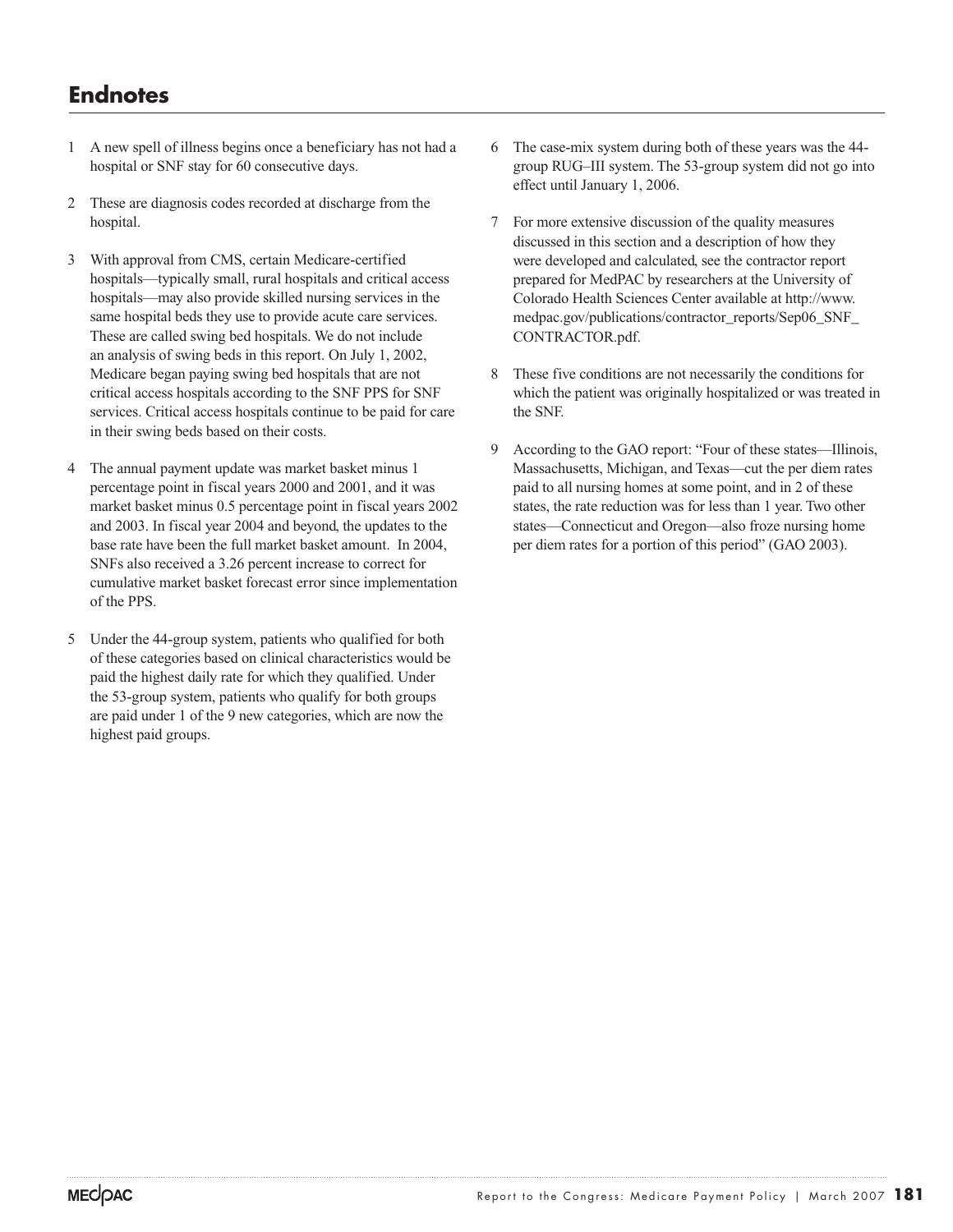# **References**

Abt Associates, Inc. 2005. *Design and validation of post-acute care quality measures.* Abt Associates subcontract: RAND prime contract no. 500–00–026 (TO 2). Cambridge, MA: Abt. January 31.

Centers for Medicare & Medicaid Services, Department of Health and Human Services. 2006. *STRIVE Project: CMS initiates a new national nursing home time study.* http://www.cms.hhs.gov/ SNFPPS/10\_TimeStudy.asp#TopOfPage. November 13.

Department of Housing and Urban Development. 2005. FY 05 initial endorsement reports: 232 health care (nursing homes, assisted living, board & care). http://www.hud.gov/offices/hsg/ mfh/fhamie/fy05mie/nhstactiv.pdf.

Donelan-McCall, N., T. Eilertsen, R. Fish, et al. 2006. *Small patient population and low frequency event effects on the stability of SNF quality measures*. A study conducted by staff from the Division of Health Care Policy and Research University of Colorado at Denver and Health Sciences Center for the Medicare Payment Advisory Commission. September.

Government Accountability Office. 2003. *Medicaid nursing home payments: States' payment rates largely unaffected by recent fiscal pressures.*GAO–04–143. Washington, DC: GAO. October.

Government Accountability Office. 2002. *Skilled nursing facilities: Medicare payments exceed costs for most but not all facilities.* GAO–03–183. Washington, DC: GAO. December.

Government Accountability Office. 1999. *Skilled nursing facilities: Medicare payment changes require provider adjustments but maintain access.* GAO/HEHS–00–23. Washington, DC: GAO. December.

Grabowski, D.C., Z. Feng, O. Intrator, et al. 2004. Recent trends in state nursing home payment policies. *Health Affairs Web Exclusives* (June 16): W4–363–W4–373.

Kramer, A. M. 2006. Presentation to the Medicare Payment Advisory Commission. September. Transcript available at http://www.medpac.gov/public\_meetings/transcripts/0906\_ allcombined\_transc.pdf.

Kramer, A. M., and R. Fish. 2001. The relationship between nurse staffing levels and the quality of nursing home care. In *Appropriateness of minimum nurse staff ratios in nursing homes, phase II final report, vol. 1 of 3*. Cambridge, MA: Abt Associates, Inc.

Liu, K., and E. Jones. Untitled report on site visits with hospitalbased SNFs. Forthcoming.

Liu, K., and K. Black. 2003. Hospital-based and freestanding skilled nursing facilities: Any cause for differential Medicare payments? *Inquiry* 40 (Spring 2003): 94–104.

Medicare Payment Advisory Commission. 2006. *Report to the Congress: Medicare payment policy.* Washington, DC: MedPAC.

Medicare Payment Advisory Commission. 2005. *Report to the Congress: Medicare payment policy.* Washington, DC: MedPAC.

Medicare Payment Advisory Commission. 2004. *Report to the Congress: Medicare payment policy.* Washington, DC: MedPAC.

National Investment Center. 2006a. Key financial and operating indicators show continued strength of seniors housing and care industry. http://www.nic.org/press/061030.asp. November 11.

National Investment Center. 2006b. Midyear financial review shows optimism in seniors housing and care: Areas of concern also cited by lenders and investors. http://www.nic.org/ press/060829.asp. December.

Office of the Actuary, Centers for Medicare & Medicaid Services, Department of Health and Human Services. 2006. *Mid-session review.* Baltimore, MD: CMS.

Office of Inspector General, Department of Health and Human Services. 2006. *Medicare beneficiary access to skilled nursing facilities: 2004*, no. OEI–02–04–00270. Washington, DC: OIG. July.

Office of Inspector General, Department of Health and Human Services. 2001. *Medicare beneficiary access to skilled nursing facilities*, no. OEI–02–01–00160. Washington, DC: OIG. July.

Office of Inspector General, Department of Health and Human Services. 2000. *Medicare beneficiary access to skilled nursing facilities*, no. OEI–02–00–00330. Washington, DC: OIG. September.

Office of Inspector General, Department of Health and Human Services. 1999. *Early effects of the prospective payment system on access to skilled nursing facilities*, no. OEI–02–99–00400. Washington, DC: OIG. August.

Smith, V., K. Gifford, E. Ellis, et al. 2006. *Low Medicaid spending growth amid rebounding state revenues: Results from a 50 state Medicaid budget survey.* Washington, DC: Kaiser Family Foundation.